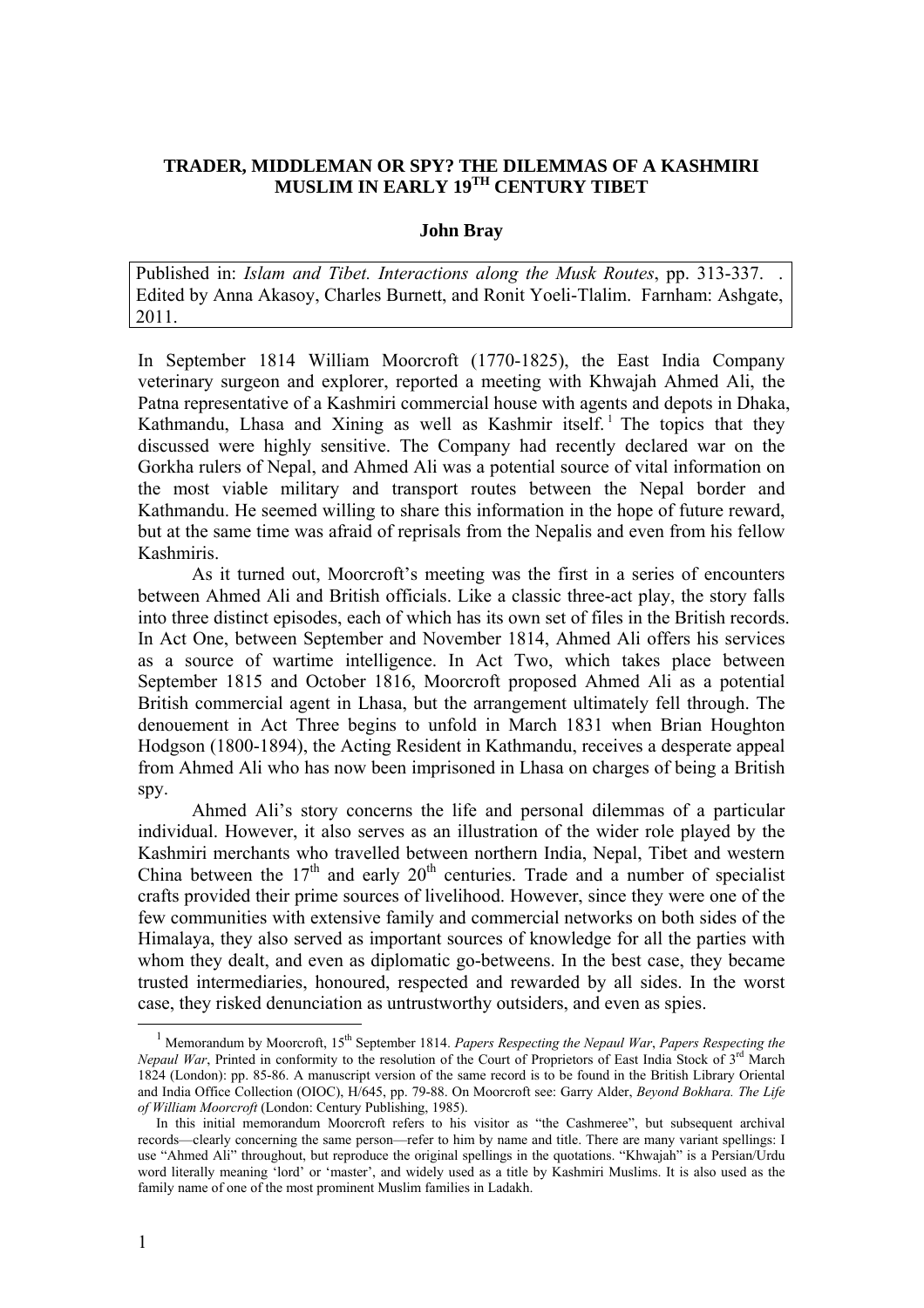The British records show that Ahmed Ali was always acutely conscious of the risks and opportunities that came with his middleman status, and was forever calculating how to use his position—and, above all, his sources of information—to best advantage. This paper reviews his calculations as a means of shedding light on the history of the wider Kashmiri community in the region. Continuing with the theatrical metaphor, it sets the scene with a 'prologue' reviewing the earlier history of the Kashmiri merchants' international network, before embarking on a more detailed discussion of Ahmed Ali's personal three-act drama and its wider implications.

### **Prologue: a community of go-betweens**

The Kashmiri Muslim merchant community had begun its expansion into Ladakh, Central Tibet, Turkestan (now Xinjiang) and as far as north-west China by the late  $16<sup>th</sup>$  and early  $17<sup>th</sup>$  centuries, if not earlier.<sup>2</sup> In all these regions, representatives of the leading merchant families established permanent bases and married local women, thus establishing kinship networks that extended across the entire region. However, despite these strong local connections, they retained their Muslim identity as well as their affiliation with the wider world of Islamic learning. The Persian language remained a critically important medium of communication linking a wide range of cities in or bordering on Central Asia including – in due course – the commercial thoroughfares of British India.

According to oral tradition, the Kashmiri merchant presence in Ladakh dates back to the turn of the  $16<sup>th</sup>$  and  $17<sup>th</sup>$  century when King Jamyang Namgyal ('Jamdbangs rnam-rgyal – r. c.1595-1616), offered land to a select group of traders known as *mkhar tsong pa* or 'palace traders', encouraging them to settle permanently in Leh.<sup>3</sup> The *mkhar tsong pa* enjoyed special privileges in the wool trade between Western Tibet via Ladakh to Kashmir. Many married local women: their mixed-race descendants are known as Argons, and are an important constituent of the local population in Leh to this day. 4 In addition to their commercial acumen, many Kashmiri settlers had other specialist skills. For example, the founder of the Zergar family in Ladakh was invited to Leh to strike coins.<sup>5</sup> Similarly, it is said that the Ladakhi kings invited the Khwajah family to assist with their Persian-language correspondence with the Mughal governors of Kashmir.<sup>6</sup>

The origins of the *Kha-che* or Kashmiri Muslim community in Lhasa appear to be similar. Prince Peter of Greece and Denmark writes that the first arrivals were almost certainly traders.<sup>7</sup> However, he also notes theories suggesting that the  $5<sup>th</sup>$  Dalai

<sup>&</sup>lt;sup>2</sup> In the same period merchants from Multan were extending similar networks across Afghanistan, Iran, Turan and even as far as European Russia. See: Stephen Frederic Dale, *Indian Merchants and Eurasian Trade 1600-1750*, Cambridge Studies in Islamic Civilization (Cambridge: Cambridge University Press, 1994. For a broader discussion of early modern South and South-east Asian trading networks see: D Lombard & J. Aubin, *Asian Merchants and Businessmen in the Indian Ocean and the China Sea* (New Delhi: Oxford University Press, 2000). This includes an essay on Kashmiri Muslims by Marc Gaborieau.

<sup>&</sup>lt;sup>3</sup> Abdul Ghani Sheikh, 'A Brief History of Muslims in Ladakh', in Henry Osmaston and Philip Denwood (eds.) *Recent Research on Ladakh 4&5* (London: School of Oriental and African Studies, 1995): p. 190.

 $^{4}$  For 19<sup>th</sup> and early 20<sup>th</sup> century perspectives on the Argons' trading networks see in particular: Janet Rizvi, *Trans-Himalayan Caravans. Merchant Princes and Peasant Traders in Ladakh* (New Delhi: Oxford University Press, 1999); Jacqueline Fewkes & Abdul Nasir Khan, 'Social Networks and Transnational Trade in Early  $20<sup>th</sup>$ Century Ladakh' in John Bray (ed.) *Ladakhi Histories. Local and Regional Perspectives* (Leiden: Brill): pp. 321- 334.

<sup>5</sup> Sheikh, 'A Brief History': p. 190. See also: Luciano Petech, *The Kingdom of Ladakh* (Rome: IsMEO): p. 117. 6 Sheikh, 'A Brief History', p. 190.

<sup>7</sup> Prince Peter of Greece and Denmark, 'The Moslems of Central Tibet. *Journal of the Royal Central Asian Society* 39 (1952): p. 238.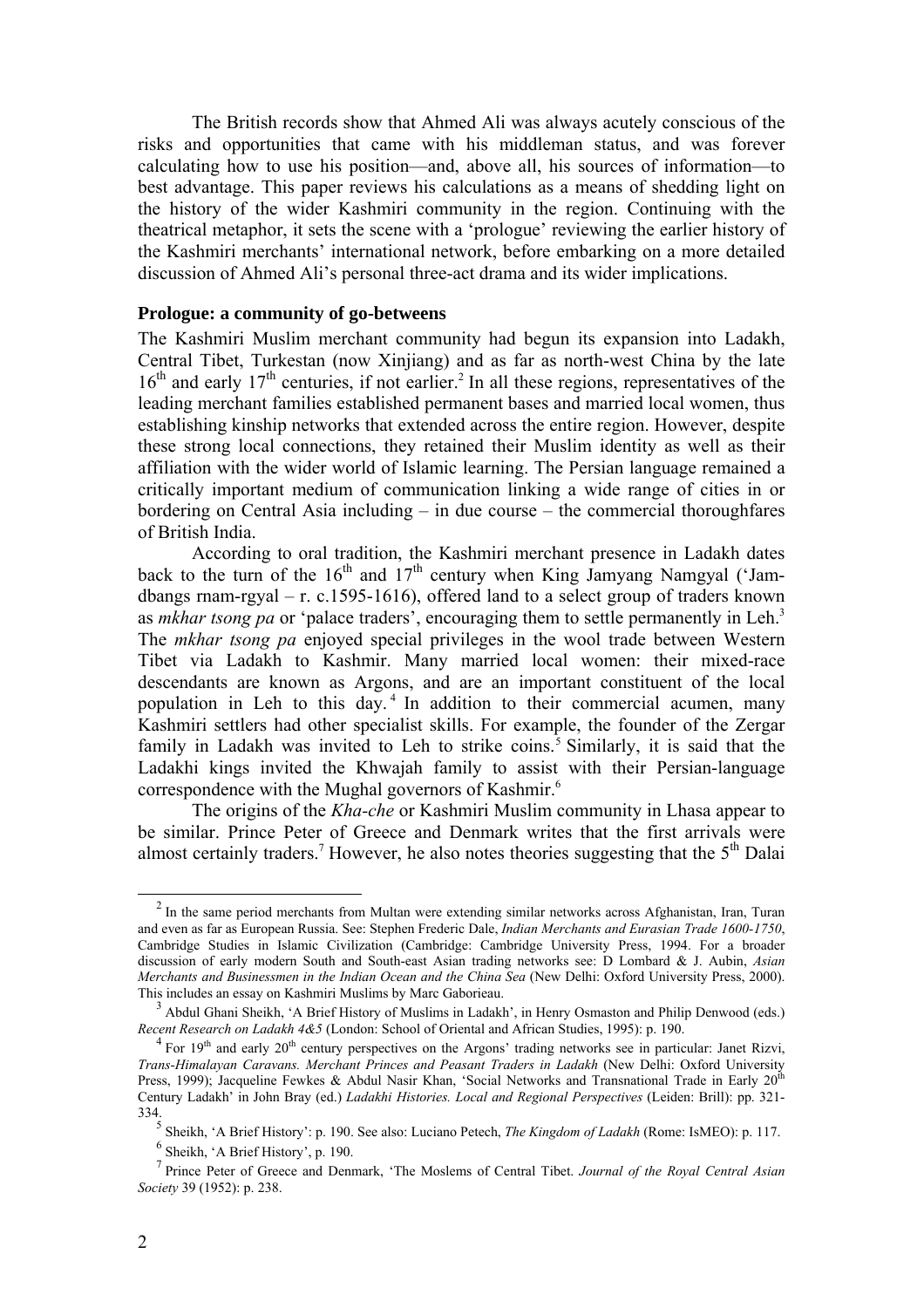Lama applied to the Mughal Emperor for advisors, or that he caused Muslims to come to Lhasa in a "purely representative capacity" so that he could show that people from the whole world attended his *tem-del* (*levées*). The *Kha-che* traditions cited by Marc Gaborieau link the foundation stories of the Lhasa community with Khair-ud-Din, a Muslim saint who had come from Patna—Ahmed Ali's home town—in the mid-17<sup>th</sup> century and, according to one version, secretly converted the  $5<sup>th</sup>$  Dalai Lama to Islam.<sup>8</sup>

A notable example of the way in which leading *Kha-che* families combined commercial and semi-diplomatic roles concerns the triennial *lo-phyag* mission from Leh to Lhasa, which was set up under the terms of the 1684 Treaty of Temisgang  $(gTing-mo-sgang)$  between Ladakh and Tibet.<sup>9</sup> The mission combined trade with the offering of a prescribed set of ceremonial gifts to the Dalai Lama. The ceremonial head of the mission was always a Buddhist but by the early  $20<sup>th</sup>$  century—and possibly much earlier—the Khwajah family had assumed responsibility for organising and actually managing the mission. It was particularly well placed to do so because of its kinship networks in both Ladakh and Tibet and, for that matter, in Turkestan.

The Kashmiris' international connections and bilingual skills in Persian and Tibetan meant that they were well equipped to assist pioneer Western travellers in the region. 10 The Italian Capuchin missionaries, who first arrived in Lhasa in 1707, received welcome assistance initially from Armenian merchants and subsequently from their Kashmiri counterparts. 11 For example, in the 1720s a Kashmiri named Iusuf helped transmit funds from Rome on the last stage across the Himalayas to the Capuchins in Lhasa.12 Similarly, when the Italian Jesuits Ippolito Desideri and Manuel Freyre travelled from Kashmir via Ladakh to Central Tibet in 1715-1716, they took with them a Muslim Persian-speaking interpreter. While still in Ladakh, they met a Kashmiri coming from Rudok. In an apparent reference to the Capuchins in Lhasa, he told them that he had been to Central Tibet and that he had seen "certain poor men wearing shaggy woollen capes and felt caps which hung down in the back, who were distributing many kinds of medicine to the people, and he knew for certain that they were Europeans".<sup>13</sup>

In 1775 George Bogle (1747-1781) visited the court of the Third Panchen Lama in Tashi Lhunpo as an emissary from the British Governor-general Warren Hastings. Hastings believed that the capture of the Kathmandu valley by Gorkha ruler Prithvi Narayan Shah had disrupted an important trade route between northern India

 <sup>8</sup> Marc Gaborieau, *Récit d'un voyageur musulman au Tibet,* Publications du Laboratoire d'ethnologie et de sociologie comparative, Université de Paris X (Paris: Klincksieck): pp. 17-18; Marc Gaborieau, 'Pouvoirs et autorité des Soufis dans l'Himalaya' in Thierry Zarcone (ed.) *Musulmans et Soufis du Tibet* (Milano: Arché): pp. 27-33.

<sup>9</sup> On the *lo phyag* mission see in particular: R.L. Kennion, 'The Lapchak' in *Sport and Life in the Further Himalaya* (Edinburgh and London: Blackwood): pp. 241-161; Abdul Wahid Radhu, *Caravane tibétaine,* trans. Roger Du Pasquier (Paris: Fayard); John Bray, 'The Lapchak Mission from Leh to Lhasa in British Indian Foreign Policy', *Tibet Journal* 15 (1990), No. 4: pp. 75-96.

 $10^{10}$  See Marc Gaborieau's article in this volume.

<sup>11</sup> On the Armenian connection see: Hugh Richardson, 'Armenians in India and Tibet' *Journal of the Tibet Society* 1 (1981): pp. 63-67: Reprinted in: *High Peaks. Pure Earth*, ed. Michael Aris (London: Serindia, 1998): pp. 462-467. Armenian trading activities between northern India and Tibet paralleled those of the Kashmiris, but appear to have faded by the late  $18<sup>th</sup>$  century.

<sup>12</sup> Adelhelm Jann, 'Zur Kulturarbeit der katholischen Kirche in Innerasien' in Leo Helbling (ed.) *Studien aus dem Gebiete von Kirche and Kultur. Festschrift Gustav Schnürer* (Paderborn: Verlag Ferdinand Schöningh): pp. 147.

<sup>&</sup>lt;sup>13</sup> Michael J. Sweet, 'Desperately Seeking Capuchins: Manuel Freyre's Report on the Tibets and their Routes (Tibetorum ac eorum Relatio Viarum) and the Desideri Mission to Tibet' *Journal of the International Association of Tibetan Studies* 2 (August 2006), No. 2 www.thdl.org?id=T2722): p.17.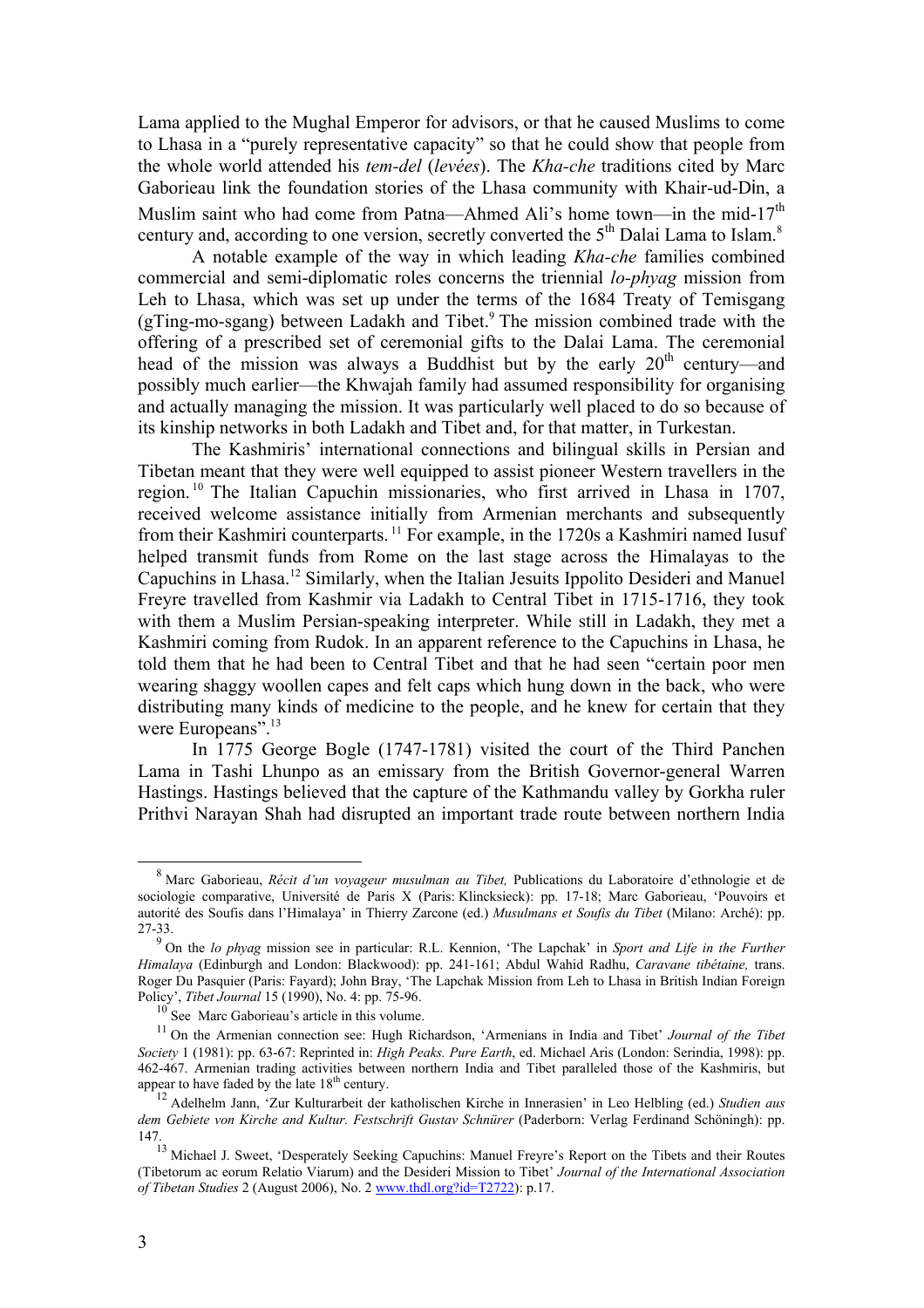and Tibet, and he hoped to establish or strengthen new commercial connections via Bhutan. Bogle found that the Kashmiri were well-established in the region:

The Kashmiris settled in Tibet are mostly the offspring of Tibetans, a sixth or eighth part only being natives of Kashmir. They have been long settled in this country and from the wealth which they acquire from their extensive commerce form a very respectable, though not very numerous body.14

Apparently the Kashmiris and the Gosains<sup>15</sup> enjoyed a comparative advantage in the Trans-Himalayan trade since Tibetan merchants felt unable to travel to India on account of the climate:

They [the Tibetan merchants] said that being born in a cold country they were afraid of going into a hot one; that their people would die in Bengal; that they had heard from tradition that about eight hundred years ago the people of this country used to travel into Bengal, but that eight out of ten died before their return; that the Kashmiris and Gosains travelled into different countries, but that they could not.<sup>16</sup>

In addition to their trading activities, the Kashmiris also served in diplomatic roles. For example, in 1780 Bogle wrote that the Panchen Lama's court in Tashi Lhunpo included a munshi, who was able to translate letters into Persian for onward transmission to the British. <sup>17</sup> Similarly, in 1789 the Regent in Tashi Lhunpo chose two Kashmiris, Mohammed Rajeb and Mohammed Wali, to carry letters to Calcutta for the Governor General Lord Cornwallis.<sup>18</sup> The Kashmiris performed similar services for the British. For example in November 1792 Abdul Kadir Khan, who was serving as a British agent in Kathmandu, recommended that the British employ a Kashmiri named Sulaiman, who knew Chinese, Tibetan and Nepali, as a Tibetan translator $19$ 

The context of the Tibetan exchanges with the British in 1789 and 1792 was a series of conflicts between Nepal and Tibet. $20$  The eventual outcome of these conflicts was the consolidation of Manchu authority over Tibet, exercised through two Ambans (commissioners) in Lhasa, and this in turn meant that the country was barred

<sup>&</sup>lt;sup>14</sup> George Bogle, 'Political and Ethnographical Notes on Tibet and Other Parts of Asia', in Alastair Lamb (ed.) *Bhutan and Tibet. The Travels of George Bogle and Alexander Hamilton. 1774-1777* (Hertingfordbury: Roxford Books): p. 287.

<sup>&</sup>lt;sup>15</sup> The Gosains were Indian religious devotees who combined pilgrimage with trade across northern India and the Himalayan region. Bogle himself received extensive assistance and guidance from a highly talented Gosain named Purangir. However, their influence in Tibet seems to have declined in the late 18<sup>th</sup> century, possibly because they were perceived to be too close to the British. On the wider regional background of the Gosains see: Bernard S. Cohn, 'The Role of the Gosains in the Economy of Eighteenth and Nineteenth Century Upper India', *Indian Economic and Social History Review* 1 (1963-1964): pp. 175-182.

<sup>16</sup> Lamb, *Bhutan and Tibet*, p. 260.

<sup>17</sup> Bogle to Hastings, Rangpur, 30 Sept. 1780. In Lamb, *Bhutan and Tibet*, p. 444.

<sup>18</sup> Lamb, *Bhutan and Tibet*, p. 470.

<sup>19</sup> Abdul Kadir Khan, 17 November 1792. Cited in Isrun Engelhardt, 'The Closing of the Gates: Tibetan-European Relations at the End of the Eighteenth Century', in Henk Blezer (ed.) *Tibet, Past and Present* (Leiden: Brill): p.238, n.33. Abdul Kadir Khan was a Shia Muslim from Benares. On his background see: C.A. Bayly, *Empire and Information. Intelligence Gathering and Social Communication in India, 1780-1870* (Cambridge: Cambridge University Press): pp. 82-83,

<sup>&</sup>lt;sup>20</sup> For a more detailed discussion of these events see: Alastair Lamb, *British India and Tibet, 1766-1910*, 2<sup>nd</sup> ed, (London and New York: Routledge and Kegan Paul, 1986); Lamb, *Bhutan and Tibet*; Englehardt, 'The Closing of the Gates.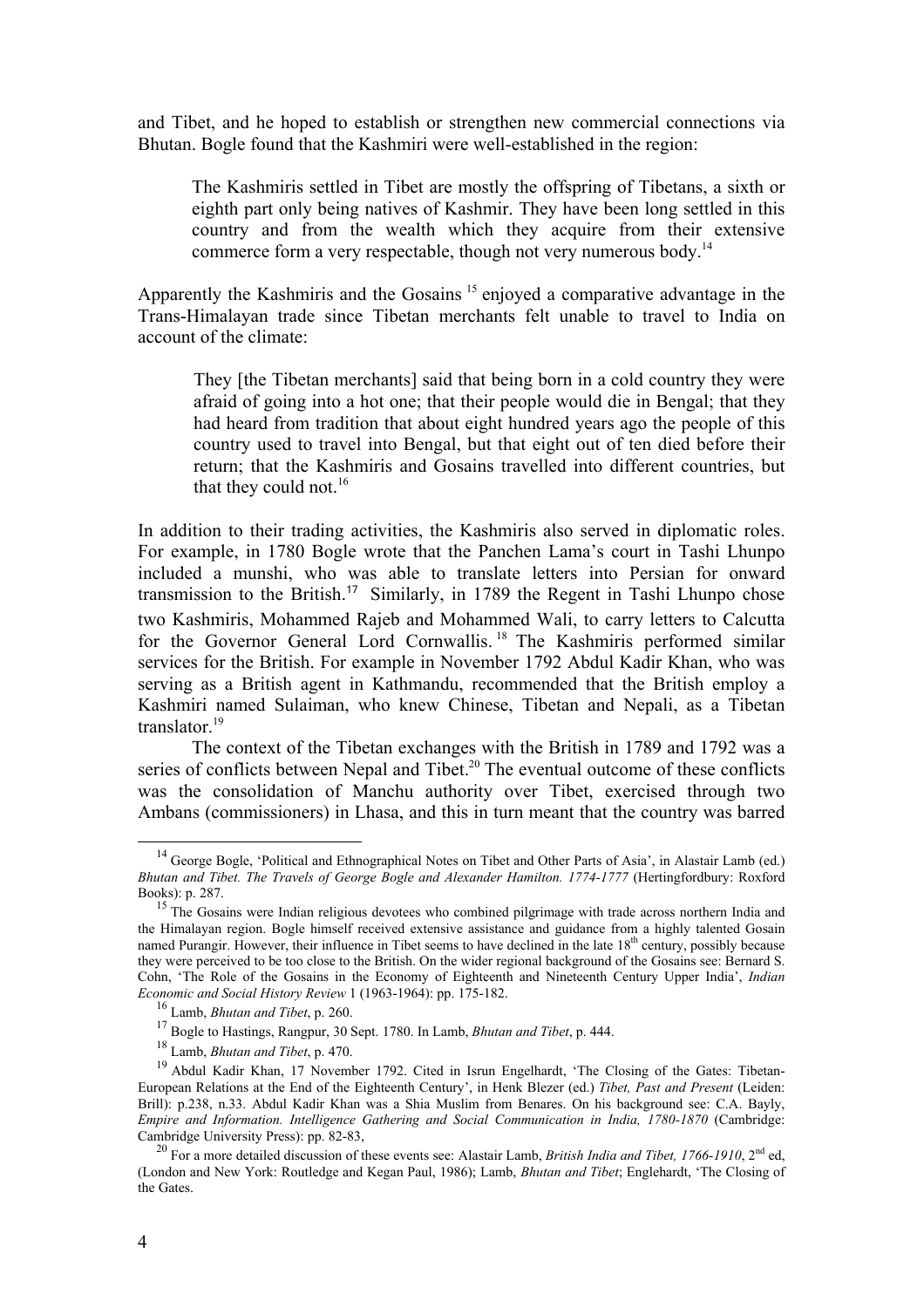to Europeans even more effectively than before. However, Kashmiri merchants continued to trade on both sides of the Himalaya, and therefore remained one of the prime sources of information on Tibet that was still available to the British in northern India.

An early  $19<sup>th</sup>$  century illustration of the Kashmiris' role as a source of British knowledge comes from Walter Hamilton's *East India Gazetteer* where the entry on Tibet draws heavily on details provided by "Abdul Russool, a Cashmerian merchant of Lassa" who had evidently been in contact with Norman MacLeod, a British official based in Cooch Behar in around 1816. Abdul Russool is cited as a source of information on gold mines, imports and exports and taxes. Speaking of his own community, he reported:

The natives of Cashmere established with their families at Lassa are computed at 150 persons, who carry on a considerable trade between that capital and their native country, from which they import shawls, numdee, a very thick woollen cloth, saffron and dried fruit. The exports to Cashmere are silver bullion, and tea, of which last article to the value of 1,50,000 rupees is annually exported from Lassa to Cashmere<sup>21</sup>

One final contemporary illustration of the importance of Kashmir and the Persian language as an entry point for Western studies of Tibet comes from the career of the Hungarian linguist Alexander Csoma de Kőrös (1784-1842). Csoma was inspired to take up the study of Tibetan following a meeting with Moorcroft in Ladakh in 1822. In a letter written in 1825, Csoma reports that he owed his first lessons in the language to the conversation and instruction of an unnamed "intelligent person" in Ladakh almost certainly a Muslim of Kashmiri origin—"who was well acquainted with the Tibetan and Persian languages." 22 Those early lessons culminated in Csoma's groundbreaking *Essay Towards a Dictionary, English and Tibetan* (1834).23

#### **Act One: an offer of intelligence**

At the outbreak of the war with Nepal in 1814, the East India Company found itself facing a shortage of intelligence in two critical respects: 24

 The first was local and tactical. Few Westerners had travelled in Nepal and, as a matter of state security, the Gorkhas had prevented them from acquiring detailed

 <sup>21</sup> Walter Hamilton, *The East India Gazetteer; Containing Particular Descriptions of ... Hindostan, and the Adjacent Countries*… 2nd edition (London), Vol.2: p. 643.

<sup>22</sup> Csoma to Captain Kennedy, 28 January 1824. Reproduced in Peter Marczell *Alexander Csoma de K*ő*rös. Volume 2. British-Indian Source Documents* (Kolkata: Asiatic Society of Bengal, 2007): p. 56.

<sup>23</sup> Alexander Csoma de Kőrös, *Essay Towards a Dictionary. Tibetan and English.* Prepared with the Assistance of Sans-rgyas Phun-tshogs (Calcutta, 1834). There is now an extensive literature on Csoma starting with: Theodore Duka, *Life and Works of Alexander Csoma de Kőrös* (London: Trubner & Co, 1885). See also: József Térjek, Alexander Csoma de Kőrös 1784-1842. A Short Biography (Budapest: Akadémiai Kiadó, 1984).<br><sup>24</sup> For the wider political background to the war see: Lamb, *British India and Tibet*, pp. 26-42; Ludwig Stiller *The* 

*Rise of the House of Gorkha*, 2nd ed, (Kathmandu: Human Resources Development Research Center), pp. 283-290. Contemporary accounts of the war include Henry Thoby Prinsep *History of the Political and Military Transactions in India during the Administration of the Marquess of Hastings 1813-1823* (London, 1825); and the official publication *Papers Respecting the Nepaul War* (1824). John Pemble gives a detailed account of the military conduct of the war in *The Invasion of Nepal. John Company at War* (Oxford: Oxford University Press, 1971). C.A. Bayly offers a brilliant analysis of how the British in India managed—and failed to manage—their various sources of intelligence in his *Empire and Information.* It was a reference in Bayly's work (p.108) that first set me on the trail of Ahmed Ali, and I gratefully acknowledge this source of inspiration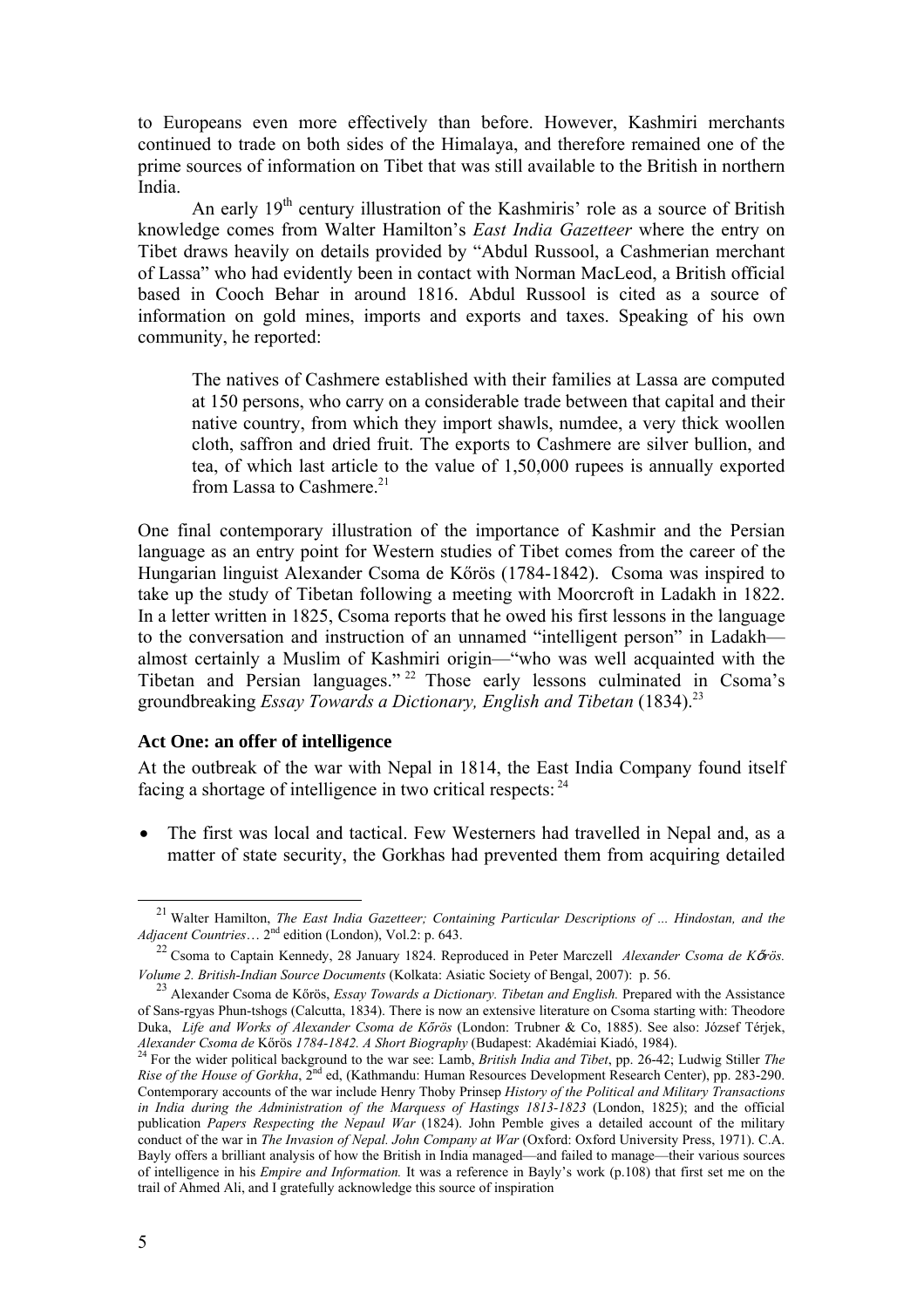information on the various alternative routes into the country, and their military defences.

• The second was regional and strategic. Since its military victory over Nepal in 1792, China regarded Nepal as—at least loosely—a subordinate state. Lord Hastings, the Governor-general, was uncertain of China's intentions and wished to ensure that the Emperor did not intervene on Nepal's behalf, or take reprisals against emerging British interests in Canton.

Against this background, the British struggled to muster whatever sources of intelligence they possessed, and Moorcroft proved an eager volunteer. Moorcroft's official role was to manage the Company's stud, an important responsibility in an era when armies were still heavily dependent on horsepower (and, in India, the odd elephant). However, in 1812 he had already undertaken a covert journey across Gorkha-ruled Kumaon and Garhwal into Western Tibet, thus demonstrating a characteristic taste for intrigue combined with an irrepressible enthusiasm for new discoveries.<sup>25</sup> Now he scoured his extensive list of personal contacts for possible intelligence sources. Potential candidates included Francis Neville, the son of a French father and a Newari mother who had been born in the Kathmandu valley; the Gosains ("faqueers"), whom he praises for their powers of observation; a Mishur horse-dealer; and—as discussed in the memorandum of 14<sup>th</sup> September—Ahmed Ali.<sup>26</sup> In introducing him, Moorcroft himself played the role of a middleman, speaking enthusiastically of Ahmed Ali's qualities, but at the same time distancing himself in case his information turned out to be unsatisfactory.

Moorcroft described Ahmed Ali's background in the opening paragraphs of the memorandum, which was addressed to John Adam, secretary to the government's Political and Secret Department. It seems that he belonged to a Kashmiri commercial house which had been established in Patna some two centuries previously, and had representatives in Kashmir, Nepal, Lhasa, Sining and Dhaka.27 Its principal business in Patna was to collect otter skins through a network of agents in Dhaka and its neighbourhood, and to despatch these via Nepal to Tibet and China in return for gold.28 Moorcroft had long been in contact with him because of his own interest in spreading the practice of vaccination in 'Hither China.'

Now Ahmed Ali had approached him bewailing his current misfortunes. The war would disrupt communications with Nepal and Tibet, thus preventing him from receiving money that he was owed, and causing financial embarrassment in India. A further problem, as he explained a week later, was that a "great body of furs prepared for the China market remained on his hands", and he feared that they might be damaged by the delay caused by the conflict.<sup>29</sup> The war therefore presented him with a series of dilemmas. As Moorcroft puts it:

This man balances between the two interests. He fears for his property in Nepaul; and he fears losing his connection there, should the British arms not be

l

<sup>&</sup>lt;sup>25</sup> Moorcroft gave his own account of the journey in: 'A Journey to Lake Mánasaróvara in Ún-dés, a Province of Little Tibet', *Asiatick Researches* 12 (1816): pp. 375-534. See also: Alder, *Beyond Bokhara*, pp. 135-178.

<sup>26</sup> Moorcroft to Adam, Hajipur, 11 September and 14 September 1814. *Papers Respecting the Nepaul War*, pp. 82-86.

<sup>&</sup>lt;sup>27</sup> Moorcroft memorandum, 14<sup>th</sup> September 1814, *Papers Respecting the Nepaul War*, p. 85.

<sup>&</sup>lt;sup>28</sup> To the Silk Route and the Musk Route of contemporary historiography must now be added the Otter-skin Route.

<sup>29</sup> Moorcroft to Adam, 23 September 1814. *Papers Respecting the Nepaul War*, pp. 86-88.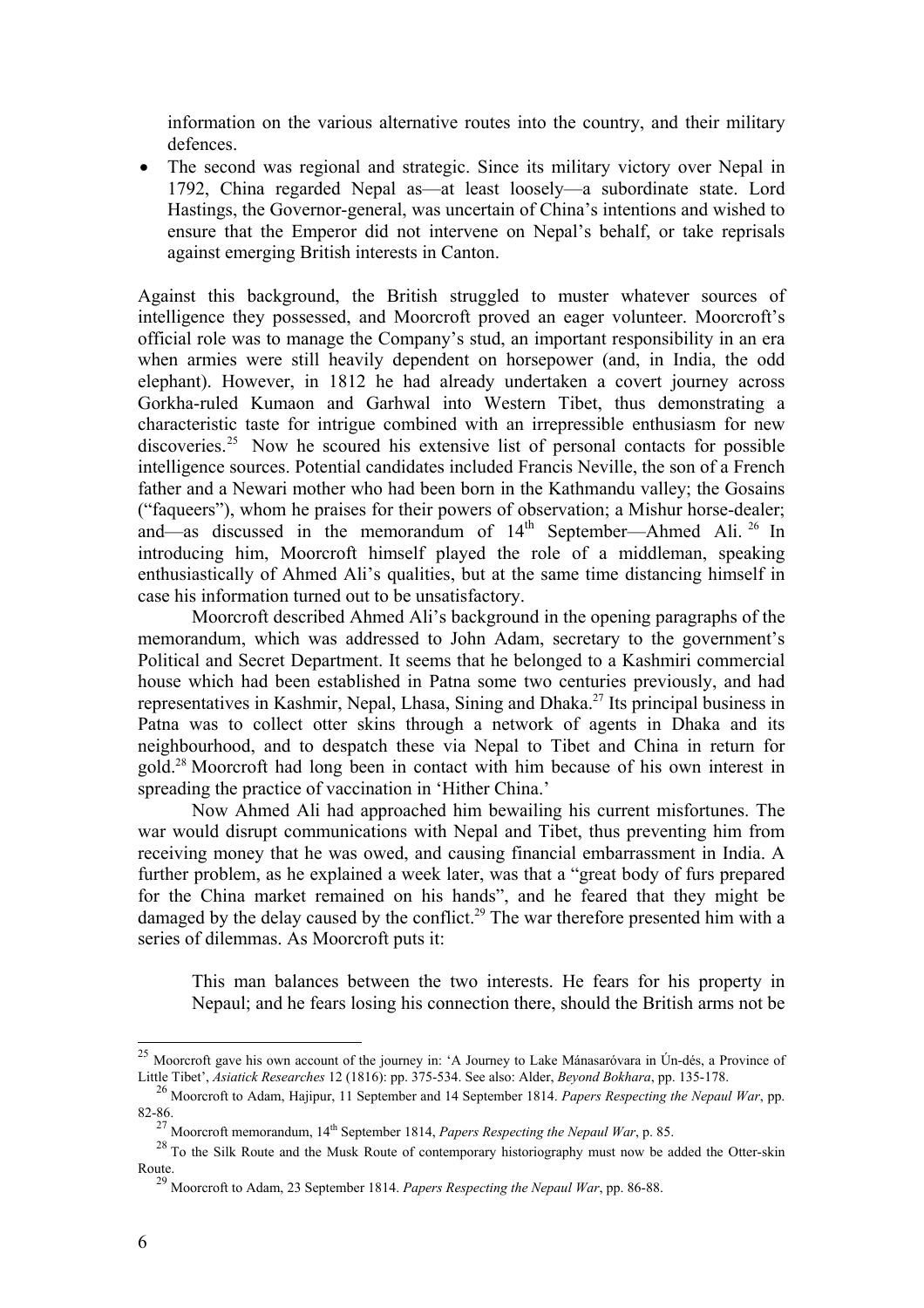successful, and it were discovered that he had been in any respect active. Whether it would be worth while to secure such a man as this, by the promise of his property being respected, or by anything else, you are a better judge than myself.<sup>30</sup>

Already at the first meeting, Ahmed Ali had interesting intelligence to report. According to his agent in Tibet, the Raja of Nepal had sent a letter to the "principal Chinese Tajun [Amban] residing at Lassa" a year previously, and asked him to forward a second letter to the Emperor of China requesting assistance in the likely event of war between Nepal and the British. Moorcroft duly passed on this information, but with the qualification that he had no means of ascertaining whether it were true or false, since "the Cashmeereans are convenient agents in all kinds of chicane".

At the second meeting a week later, Ahmed Ali made clear—apparently after some hesitation—that "he wished for some remuneration for the loss he contemplated or, in fact to be paid, under some other name, for the information he might furnish."<sup>31</sup> He now had two main items of intelligence to offer. The first was to give more details than the British then possessed on the roads from the Nepal border to Kathmandu, and he summarised this in an accompanying note. The second concerned the source of his information on the letter from Nepal to the Chinese Emperor. In response to Moorcroft's observation that it was unlikely that a foreigner residing in Lhasa for commercial purposes should be acquainted with important political events, Ahmed Ali replied that:

… the [commercial] house having been established for near two centuries at Lassa, its members were considered as domiciliated or naturalized, and were held in such high respect by the [Dalai] Lama, as always to be presented with tea by the hand of the Pontiff himself when they visited his durbar, to which they had free access.

Being the channel of much beneficial commerce, and enjoying much consideration also with the Chinese Tajaas, the resident Cashmeerees have abundant opportunities of becoming acquainted with every circumstance which may importantly affect the interest of the neighbouring countries.<sup>32</sup>

Moorcroft nevertheless retained his suspicions of Ahmed Ali's honesty and reported that:

I examined the countenance, gesture, voice, and general demeanour of the deponent, with great attention, during the whole of our conversation, but discovered nothing, save what was naturally deducible from a struggle between hope and fear. $33$ 

At a third meeting, Ahmed Ali produced the letter from Lhasa to which he had referred.34 The letter and its contents were of "such Sitburrooa Nepaul paper as is

<sup>&</sup>lt;sup>30</sup> Memorandum by Moorcroft ,15<sup>th</sup> September 1814. *Papers Respecting the Nepaul War*, p. 85.

<sup>31</sup> Moorcroft to John Adam, 23 September 1814. *Papers Respecting the Nepaul War*, p. 87.

<sup>32</sup> Ibid, p. 88.

<sup>33</sup> Ibid, p. 87.

<sup>&</sup>lt;sup>34</sup> Moorcroft to Adam, 8<sup>th</sup> October 1814. *Papers Respecting the Nepaul War*, pp. 91-92.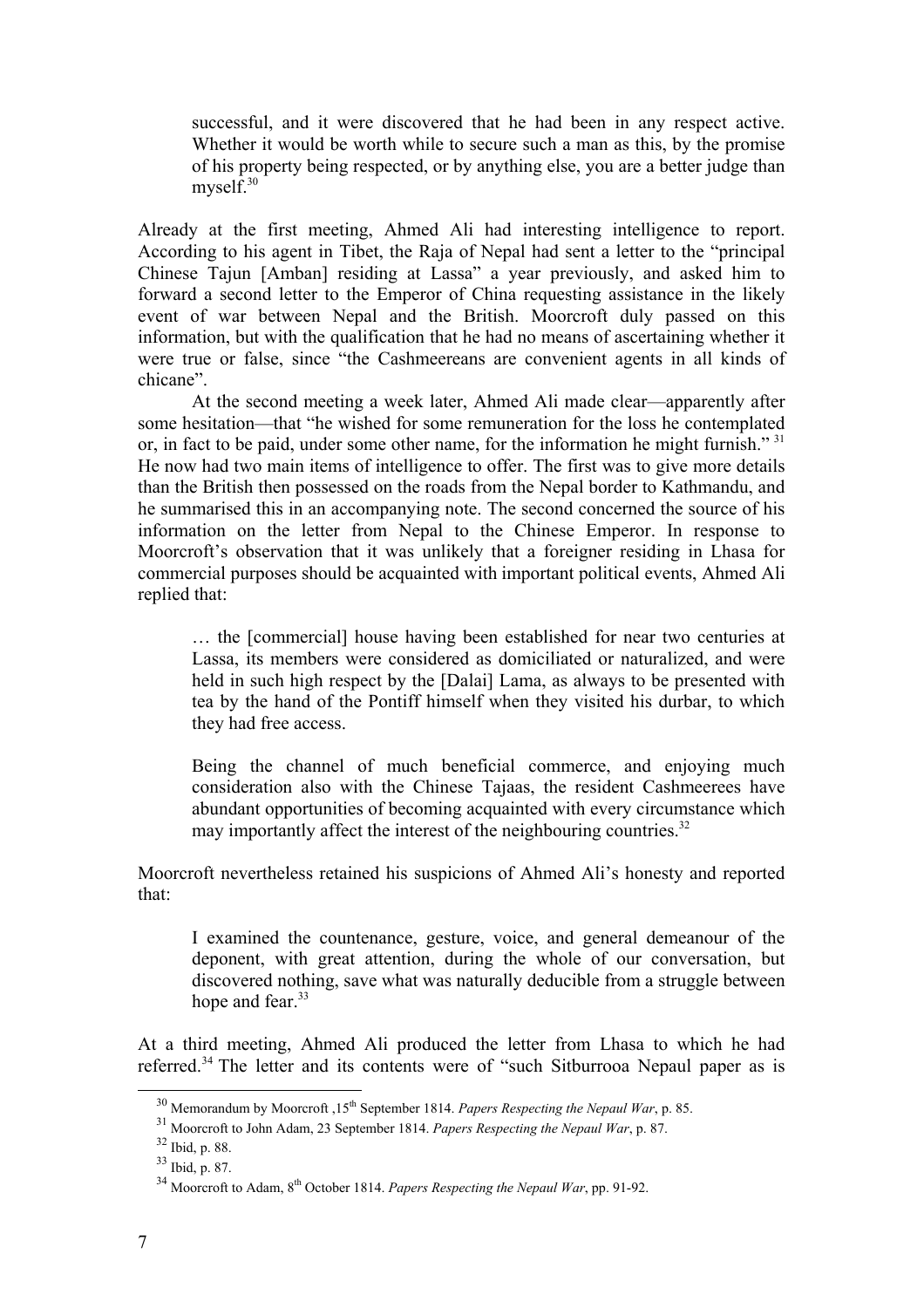common both in Nepaul and Tibet" and, at least to outward appearances, Moorcroft judged it to be authentic. Ahmed Ali refused to allow Moorcroft's munshi to see any portion of it, but allowed Moorcroft himself to read the key extract concerning the Emperor of China, and to make a copy. Translated from the Persian, the extract read:

Further it has been heard from the Great Tajim of Lassa, that the Rajah of Nepaul made three requests to the Emperor. 1st. That the mundermullee [currency] of Nepaul should pass current in Lhasa as formerly.<sup>35</sup> 2d That the Emperor should permit a passage for the Rajah's troops to Asham. 3d. That the Emperor should assist him with men and treasure to wage war against the Feringees.

The Emperor declared that he would assist the Rajah with men and treasure, to the extent which might be required: he also agreed to the passage of the Rajah's troops to Asham. The Emperor wrote in the most encouraging terms to the Rajah, but refused to admit of the circulation of the mundermulee.<sup>36</sup>

The official correspondence on Ahmed Ali continued into November 1814. On 3 November Moorcroft wrote that he had requested Mr H. Douglas, a British official based in Patna, to ascertain whether Ahmed Ali or his servants might be able to provide information on the roads leading from the Nepal border to Kathmandu.<sup>37</sup> Douglas evidently interviewed Ahmed Ali in public and, because he did not wish his connection with the British to be made known, he had replied in the negative. As Moorcroft wrote:

It appeared that through fear of his Connection with me being made known to other Kashmeerean Merchants or to Nepalees Khojah Uhmed Ulee when interrogated in Court by Mr Douglas, as to having people in his service capable of acting as interpreters in Nipaul thought himself prudentially obliged to answer in the negative. $38$ 

In subsequent negotiations, Ahmed Ali dwelt not only on the prospect of financial reward bestowed by the British government on persons who had been politically serviceable, but also "the rank and credit they enjoyed in society".<sup>39</sup> Ultimately, Moorcroft was persuaded that Ahmed Ali did have the "power to shew the shortest and best road to Kathmandu" as well as "the disposition so to do on the prospect of a proportionate remuneration."

A further setback occurred after Ahmed Ali deputed one of his servants to provide the information the British were looking for. The servant was allowed to

<sup>&</sup>lt;sup>35</sup> There had been a longstanding dispute between Nepal and Tibet concerning the quality of silver in Nepali rupees circulating in Tibet. The Nepali coinage was started by King Mahedra Malla of Kathmandu (1560-1574), and the main silver coin was therefore known as the *mahendramalli.* See: Schuyler Camman, *Trade Through the*  Himalayas (Westport: Greenwood Press, 1970[1sted. 1950]), pp. 108-111; Vijay Kumar Manandhar, *A Comprehensive History of Nepal –China Relations up to 1955 A.D* (New Delhi: Adroit Publishers), p. 72. In 1815 October 1815, the mintmaster was asked to strike coins for Tibet. See: N.G. Rhodes, K. Gabrisch and C.Valderetto, *The Coinage of Nepal from the Earliest Times until 1911*,(London: Royal Numismatic Society), p. 206.

<sup>36</sup> *Papers Respecting the Nepaul War*, p. 92. Subsequent intelligence confirmed that the Raja of Nepal had written to the Emperor, a point that obviously was of crucial importance to the British. However, contrary to British fears, the Chinese sent neither money nor troops to support the Nepalis against the Company.

 $37$  Moorcroft to Adam, Gamakhun,  $8<sup>th</sup>$  November 1814. OIOC. H/646, pp. 623-626.

<sup>&</sup>lt;sup>38</sup> Moorcroft to Adam,Anah, 22 November 1814. OIOC. H/647. p. 107. Underlining in the original.

 $39$  Ibid., p. 110.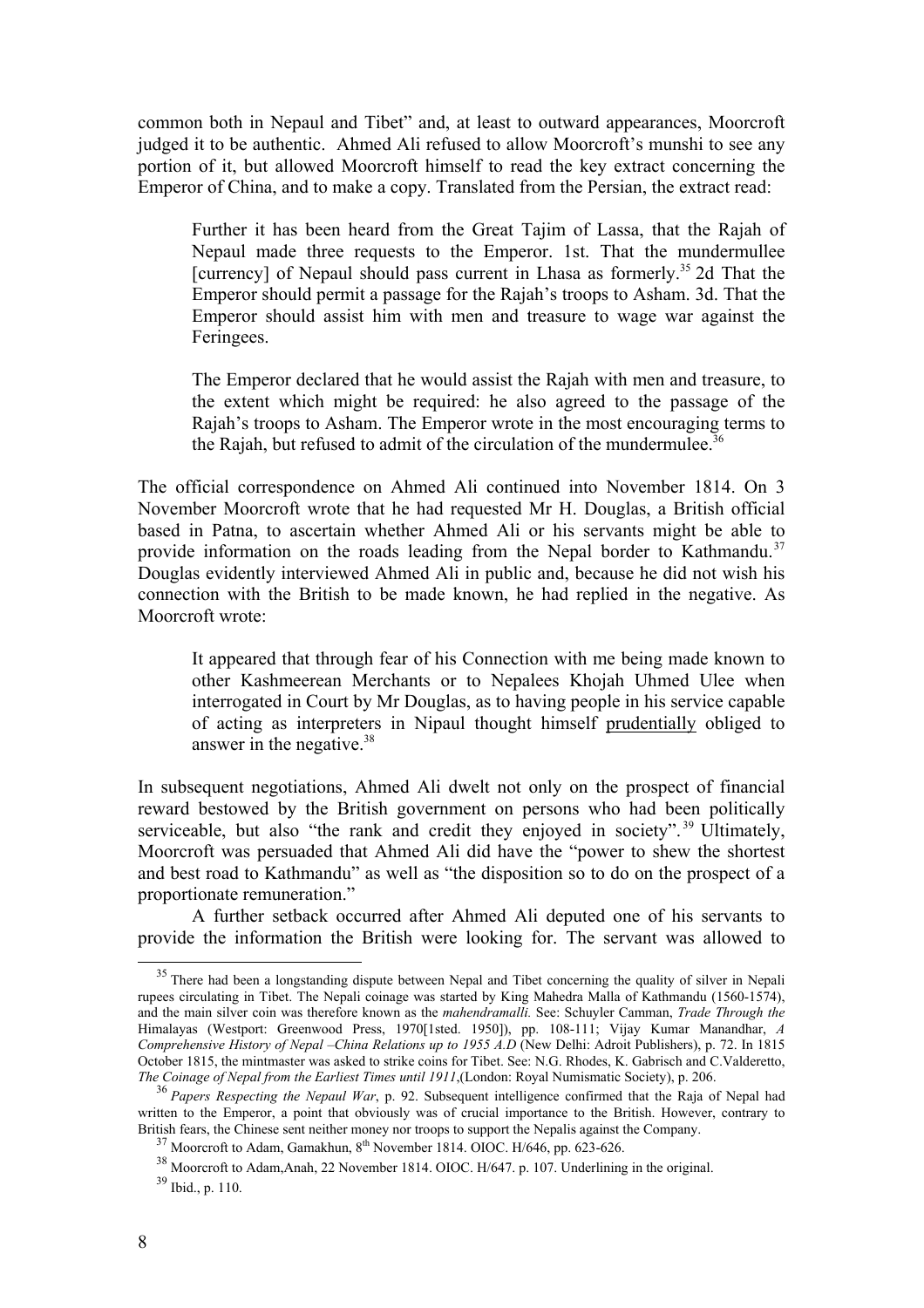return home in order to prepare for the journey to the border and "whilst there was prevailed upon to abandon his intentions to plead ignorance of the road and to pretend that his master had understood him."40 In the end, Ahmed Ali himself chose to brave "the resentment of his countrymen" to proceed to the camp of the military force led by Major-General Bennet Marley in the hope of discovering a hidden road leading into the Nepal hills. $41$ 

After weeks of prevarication, Ahmed Ali had clearly and openly committed himself to the British cause. In the event, Marley's military campaign proved singularly ineffective, and on  $10<sup>th</sup>$  February 1815 he went so far as to abandon his camp without telling anyone where he was going, thus giving up his command.<sup>42</sup> Against this background of official incompetence, it is doubtful whether Ahmed Ali's intelligence information yielded the British any real advantage. Nevertheless, he naturally felt that he deserved to be rewarded for the risks that he had taken.

## **Act Two: a commercial proposal**

In September 1815, before the Anglo-Nepal war had come to a final conclusion, Moorcroft again approached Adam with a new proposal on Ahmed Ali's behalf. This time the proposal was more overtly commercial. It was in the British interest to promote trade with Tibet, and Moorcroft therefore suggested the government might be interested in sponsoring Ahmed Ali in a trading venture with Lhasa. Once again, Moorcroft plays the role of an anxious but enthusiastic middleman. It is his letter that proposes the trading venture. By contrast Ahmed Ali's accompanying note is both more cautious and less specific. After outlining his past services, he proposes—at least ostensibly—to embark on a life of devoted contemplation:

I therefore humbly hope that your Lordship [the Governor-general] in your gracious favour will be pleased to grant a provision for my support so that I may remain occupied in prayer for your Lordship's prosperity and be ready to manifest my devotion to the British Government.<sup>43</sup>

Two themes dominate the subsequent correspondence. On the one hand, we again see Ahmed Ali anxiously weighing up the balance between commercial opportunity and all manner of personal and financial risks. As Moorcroft observed, he seemed to "view difficulties through a magnifying glass."44 On their side, the British authorities were concerned about the political and diplomatic risks of working with a local intermediary whom they could not be certain of controlling.

In presenting Ahmed Ali's case, Moorcroft pointed out that there were special considerations:

Uhmed Ulee has drawn upon himself the resentment of the other Kashmeereean merchants who traffic from Patna to Lassa by his having been active in the British cause, (although fruitlessly from circumstances not under his control) and I would willingly hope that on this account as well as from his

 $^{40}$  Moorcroft to Adam, Hajipur,  $20^{th}$  December 1814. OIOC. H/651, pp. 37-38.

 $41$  Ibid.

<sup>42</sup> See Pemble, *John Company at War*, pp. 210-228.

<sup>43</sup> Translation of a petition from Ahmed Alli. OIOC. F/4/552/13385, p. 7.

<sup>44</sup> Moorcroft to Adam. 22nd September 1816. OIOC. F/4/552/13385, pp. 27-33.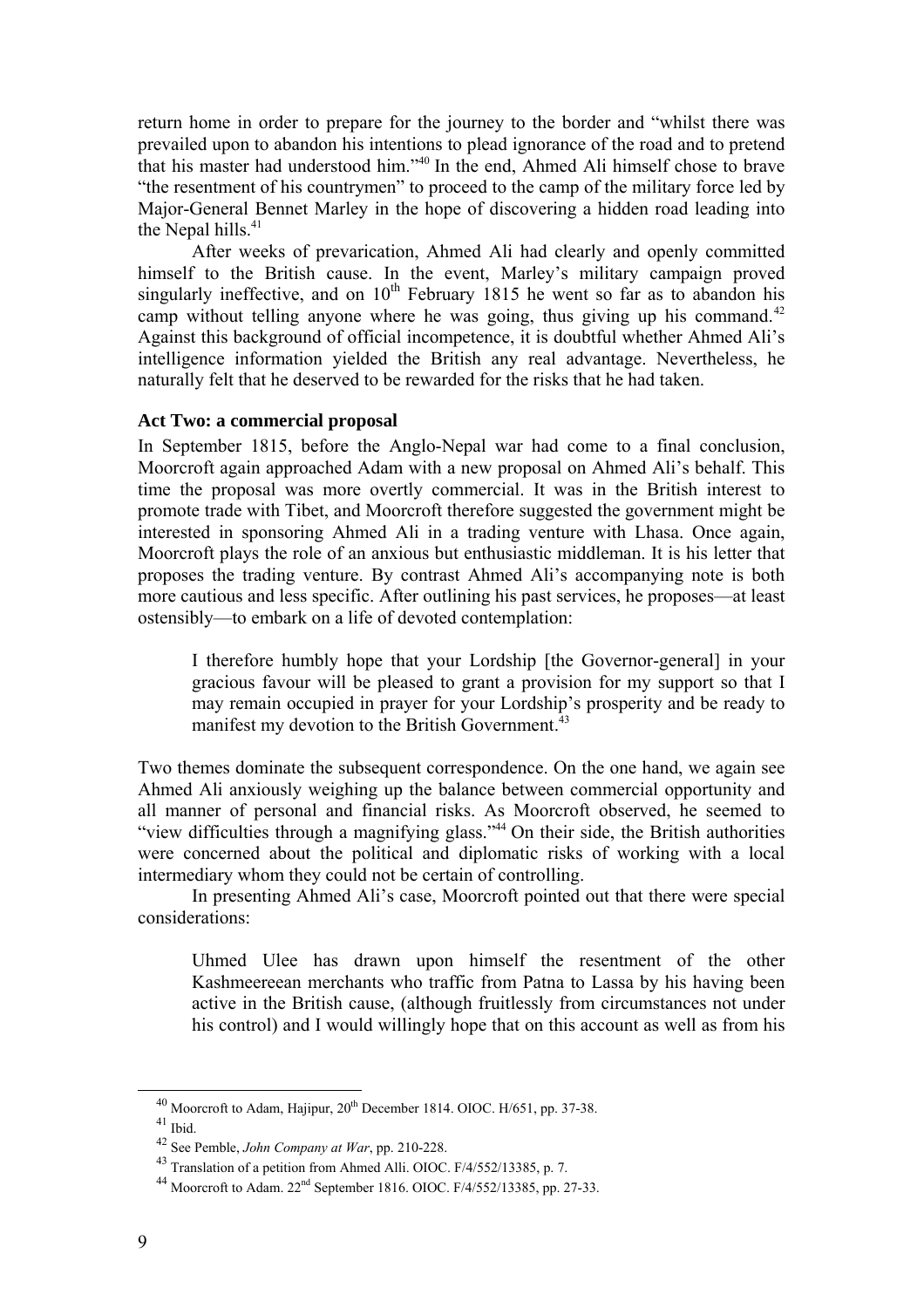former connections with Tibet he may be deemed worthy of the patronage of the British Government.45

Bearing in mind the political sensitivities, he suggested that the government's sponsorship should be covert. The government might offer financial support, but it would be better for the venture to "wear the appearance of being conducted by Uhmud Ulee for his own use to avoid exciting jealousy."

The Governor-general in Council took a favourable view of the proposal but, according to Adam's subsequent reply to Moorcroft, expressed reservations about using a local trader as an intermediary. The main risk was that he might exceed his authority:

The principal objection to employing native agents of this description is the fear that they will exceed their powers, and that in pursuit of their own interest they will by assuming the character of authorized officers of Government commit its credit with the chiefs and people of the country in which they are employed and thus both involve the British Government in immediate embarrassment and ultimately defeat or delay the success of the plans which they were employed to promote.<sup>46</sup>

The Council therefore came up with a slightly modified proposal suggesting that the venture should be "not merely ostensibly but really" on Ahmed Ali's account. The government would supply him with goods in the form of a loan to be repaid at the rate of six per cent per annum. Provided that appearances were maintained, the loan would not be strictly enforced.<sup>47</sup> If the plan failed, the government would not insist on repayment. However, if it were successful it would give favourable consideration to Ahmed Ali's "claim to further employment and reward."

Alongside his commercial activities, Ahmed Ali would also be encouraged to collect information both about Sikkim—which was then favoured as a potential new trade and communications route to Tibet—as well as Tibet itself:

In like manner he should be desired to report largely on the commercial resources and relations of Lassa  $\&$  the countries with which that city maintains a mercantile intercourse, and to procure and bring back with him specimens of the productions and manufactures of those countries also.<sup>48</sup>

As will be seen, this suggestion was to take on particular significance in Act Three of Ahmed Ali's story.

Finally, lest there should be any room for misunderstanding, Adam concluded his letter by insisting that Ahmed Ali should not see himself as an official representative of the Company in any sense at all:

… he is to be strictly cautioned not to assume the character of an agent of the British government and not to engage in any transaction of a political nature, and he should be distinctly informed that any deviation from this rule will

<sup>&</sup>lt;sup>45</sup> William Moorcroft to John Adam, Calcutta, 19<sup>th</sup> September 1815. OIOC. F/4/552/13385, p. 5.

<sup>46</sup> Adam to Moorcroft, Calcutta, 13th January 1816. OIOC. F/4/552/13385, pp. 9-10.

 $47$  Ibid., p.11.

<sup>48</sup> Ibid., p. 15.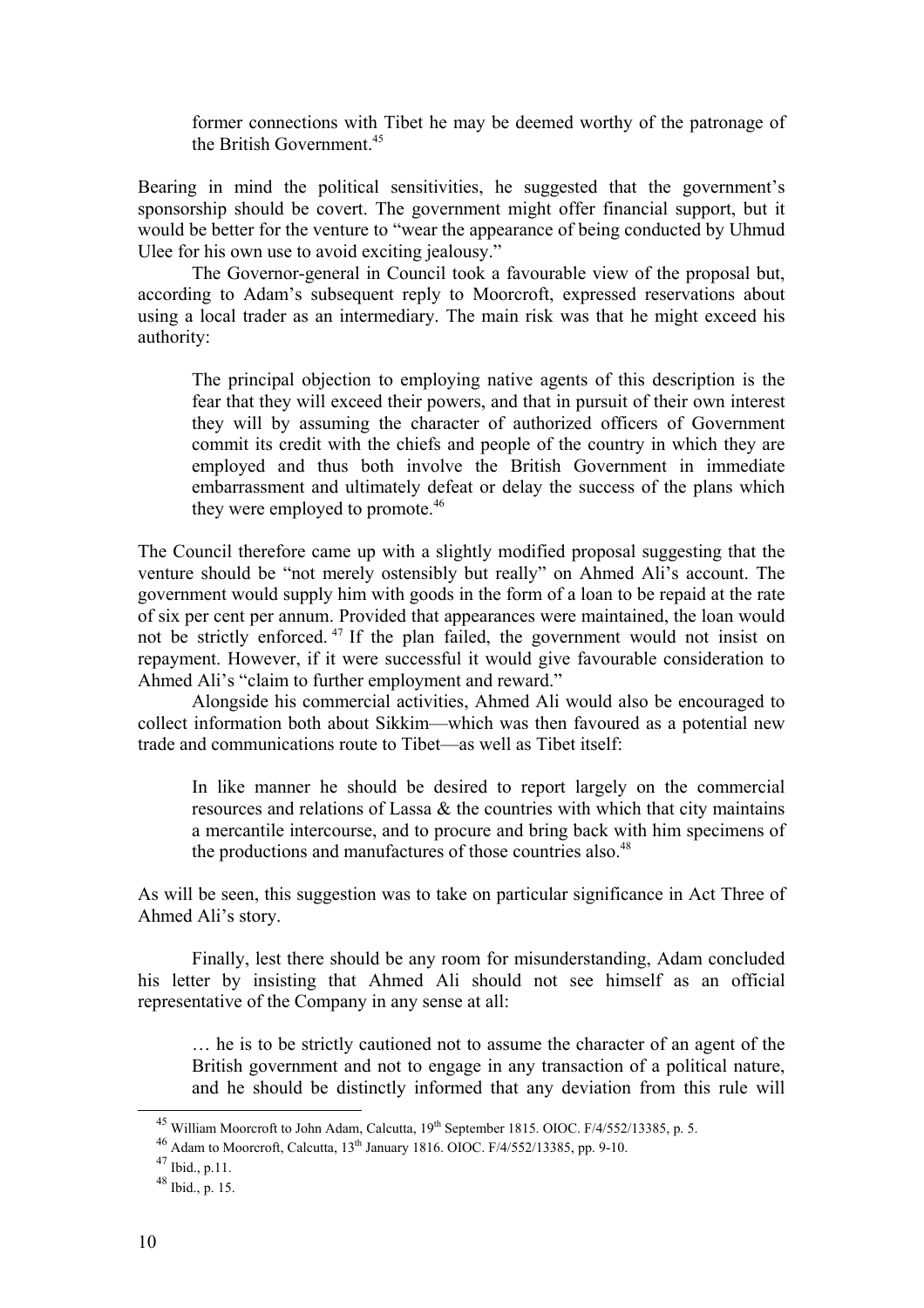subject him to the entire forfeiture of the favour and protection of the government.49

The correspondence between the Council and Ahmed Ali continued back and forth for over a year, with Moorcroft as the go-between. On  $17<sup>th</sup>$  February 1816, following further consultations with Ahmed Ali, Moorcroft highlighted the risks involved in a new venture "in a country wholly unconnected with British influence". He therefore suggested first that Ahmed Ali's brother might be sent to Lhasa instead of himself.<sup>50</sup> Secondly, he commented that Ahmed Ali's funds had been depleted by his losses on the fur trade, and suggested that he might himself offer him a loan on the understanding that this would be backed by the government. The Council agreed to the suggestions of a loan as long as it "assumed the appearance of a private transaction" between Moorcroft and Ahmed Ali.<sup>51</sup>

On 22<sup>nd</sup> September, Moorcroft came back with a further report.<sup>52</sup> Ahmed Ali offered a new explanation of why he could not go to Lhasa in person:

It appeared that one of his ancestors many years back had established at Lassa through personal communication with the Lama and his minister a commercial House and that ever since the business of that house had been carried on by agents and relations to the principals who have not themselves visited the concern on account of the large presents which would be expected on such occasion as inferred from the cost attending the  $1<sup>st</sup>$  establishment of the connection<sup>53</sup>

Furthermore, in order to minimise the risk, he now asked for a monopoly on the trade in otter skins from Chittagong and Dhaka, which Moorcroft described as "a most profitable article of trade with the inhabitants of the China Frontier." He would be prepared to send British cloth to Lhasa, but only at the risk of the government, and he was hoping for a delay in starting the new venture. At the same time, perhaps hoping to emphasise his usefulness, he offered recently acquired intelligence concerning a meeting between Nepali officials and a Chinese general who had just arrived in Tibet.<sup>54</sup>

By this time the Council had had enough. On  $5<sup>th</sup>$  October, Adam sent a letter to Moorcroft stating that, since Ahmed Ali was unwilling to travel to Lhasa in person, the Governor-general in Council had "determined to relinquish the scheme of employing his agency."<sup>55</sup> At the same time, responding to the somewhat defensive tone of Moorcroft's most recent letter, the Council expressed appreciation for:

..the active spirit of public zeal which has uniformly stimulated your endeavours to promote objects of national interest, whether immediately

 <sup>49</sup> Ibid., pp.15-16.

 $^{50}$  Moorcroft to Adam.  $17^{th}$  February 1816, OIOC. F/4/552/13385, pp. 21-24.

 $^{51}$  Adam to Moorcroft, 2<sup>nd</sup> March 1816. OIOC. F/4/552/13385, p. 24.

 $52$  Moorcroft to Adam.  $22<sup>nd</sup>$  September 1816. OIOC. F/4/552/13385, pp. 27-33.

<sup>53</sup> Ibid.p. 28

<sup>54</sup> On the Chinese general see: Lamb, *Britain and Tibet*, p.35; Pemble, *John Company at War*, pp. 342-343. To Hastings' relief, the Chinese accepted the British explanation that their quarrel was solely with the Gorkhas and that they had no designs on Tibet.

 $55$  Adam to Moorcroft,  $5<sup>th</sup>$  October 1816, OIOC. F/4/552/13385, p. 34.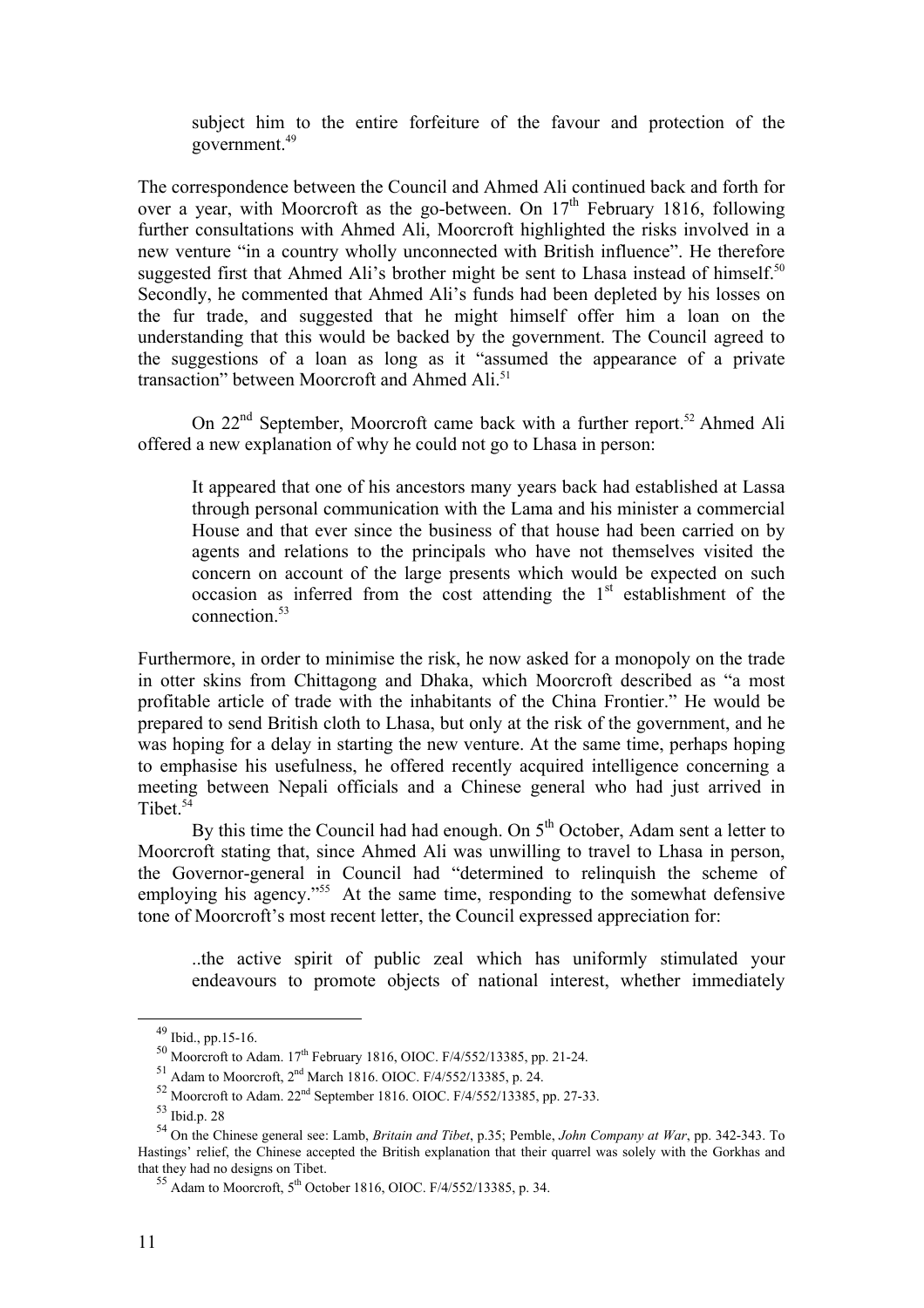connected with your proper department [i.e. the Company stud] or embracing a wider range...<sup>56</sup>

Moorcroft's promotion of Ahmed Ali's services had not in the end proved successful but, from the government's perspective, he was not to be blamed.

Ahmed Ali approached the government once again in early 1817, having received invitations to Tibet from two commercial agents in Lhasa, but the Council refused to change its view. It now favoured a *laissez faire* approach and had decided "to leave to the operation of natural Causes that extension of the Commercial intercourse in question".<sup>57</sup> It was therefore unnecessary to offer Ahmed Ali any financial support. The Council was happy to approve of Moorcroft's supplying Ahmed Ali with cloth and other British manufactures on his own account. However, he was to explain distinctly to the Kashmiri that:

… Government took no further interest in the concern and that he was in no wise to consider himself as employed by the Government as its agent in any capacity.58

As far as the British authorities were concerned, this was the end of the matter. Events were to prove them wrong.

## **Act Three: an espionage case in Tibet**

Act Three begins with an urgent plea for assistance received in March 1831 by Brian Houghton Hodgson, the East India Company's Acting Resident in Nepal.<sup>59</sup> Ahmed Ali had been imprisoned in Lhasa on charges of espionage and, in his capacity as a "dependent and servant of the British Government", he appealed for British assistance to secure his release. This time Ahmed Ali's affairs – far from being a private affair involving a few senior officials – sparked a diplomatic incident involving the governments of India, Nepal and China.

The immediate crisis passed relatively quickly. On  $20<sup>th</sup>$  April 1831 Hodgson was able to report that Ahmed Ali had already been released, and was winding up his affairs in Lhasa before leaving the country.<sup>60</sup> On  $2<sup>nd</sup>$  June Ahmed Ali arrived in Kathmandu in person, and immediately claimed Hodgson's protection at the British Residency.<sup>61</sup> Hodgson was able to persuade him that he was now quite safe and could more conveniently stay in the city while preparing for his onward journey to India.

Hodgson and his colleagues in Calcutta now had the task of understanding Ahmed Ali's previous relationship with the British authorities, while avoiding antagonising their counterparts in Kathmandu, Lhasa and Beijing. Their task was made more complicated by the fact that Moorcroft—the official who had known him best—had died in northern Afghanistan in 1825 on his way back from his epic journey

 <sup>56</sup> Ibid.

<sup>57</sup> Note by George Swinton, Chief Secretary, 22 July 1831, Calcutta. OIOC F/4/1384/55154, pp. 55-59.

 $58$  Ibid.

<sup>59</sup> Urzee of Khaja Ahmed Alli, a well wisher of the British Goverrnment from Lassa. Dated 21st August 1830, received 20th March 1831. OIOC. F/4/1384/55154, pp. 25-28. On Hodgson see in particular: William Wilson Hunter, *Life of Brian Houghton Hodgson, British Resident at the Court of Nepal* (London: John Murray, 1896); David Waterhouse (ed.), *The Origins of Himalayan Studies. Brian Houghton Hodgson in Nepal and Darjeeling 1820-1858* (London: RoutledgeCurzon, 2004).

<sup>&</sup>lt;sup>60</sup> Hodgson to H.T. Prinsep, Secretary to the Governor General, Kathmandu, 20<sup>th</sup> April 1831. OIOC. F/4/1384/55154, p. 31.

 $61$  Hodgson to Prinsep, Kathmandu,  $5<sup>th</sup>$  June 1831. OIOC. F/4/1384/55154, p.39.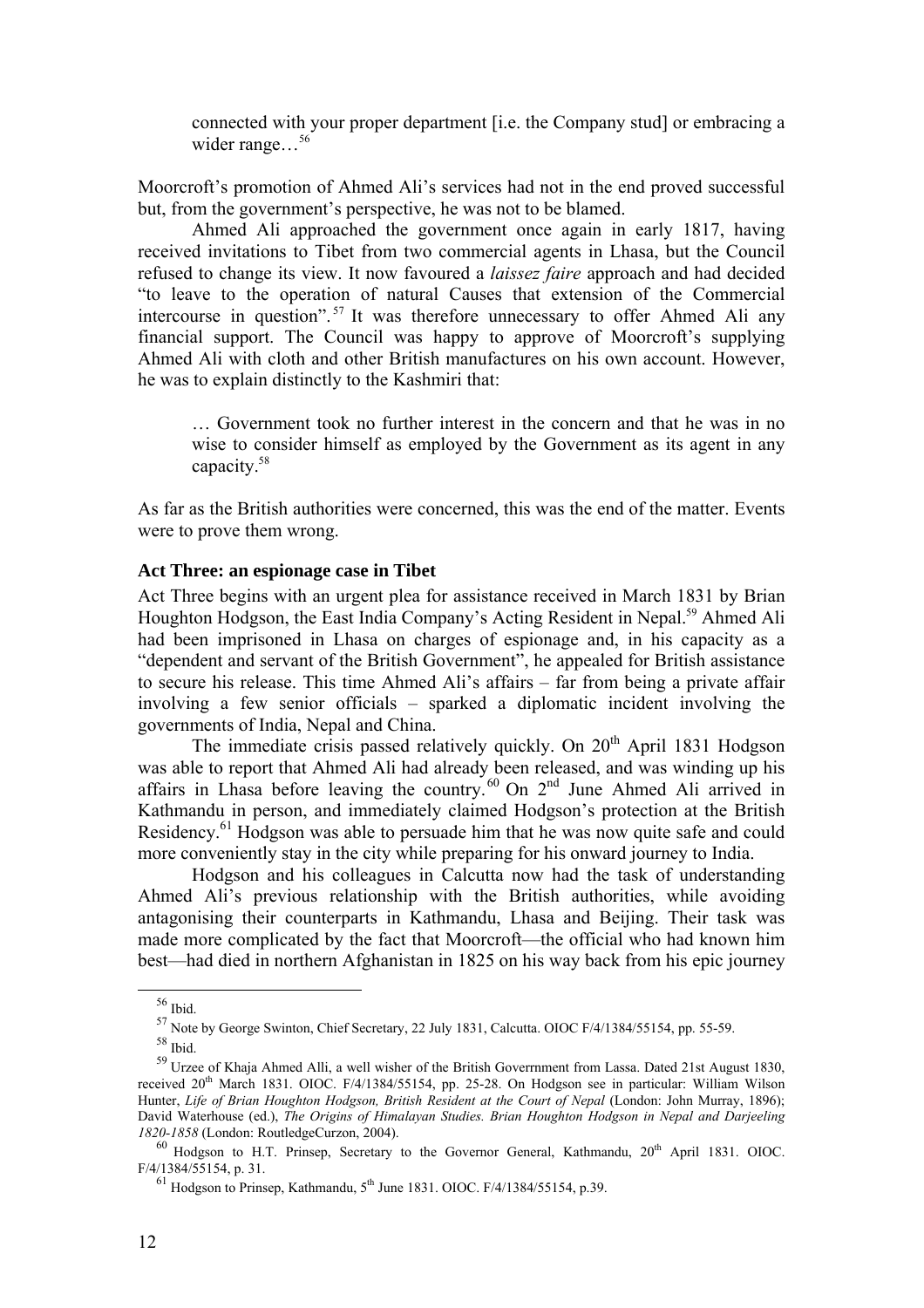to Bukhara.<sup>62</sup> John Adam, who had handled the correspondence with Ahmed Ali on behalf of the Governor-general, had died in the same year.

Hodgson evidently formed a certain regard for Ahmed Ali, describing him as:

…a man of great respectability, evidently, and of considerable intelligence and he doubtless possesses general information about Tibet which (especially the commercial part of it) would be cheaply purchased by the gift of a few hundred or even thousands of rupees.<sup>63</sup>

At the same time, he was frustrated by Ahmed Ali's negotiating style: the latter evidently regarded information as a precious resource, and released it only slowly, and with apparent reluctance.

## *Ahmed Ali's quarrel with his family*

It emerged that the immediate cause of Ahmed Ali's woes was a quarrel with his younger brothers Abdullah and Ashraf Ali. All three had been involved in the family business in Lhasa. However, Ahmed Ali had fallen out both with his siblings, and with his agent, one "Fuzuloolah Fukro of the Kashmeerian tribe but born in Bootan."<sup>64</sup> As Hodgson later observed, the quarrel was "of long standing and properly involves a world of affairs, the discussion of which belongs properly to a court of Justice".<sup>65</sup>

Ahmed Ali had in fact intended to bring a law suit against his brothers in Tibet. However, as a counter-move, they denounced him to the Lhasa authorities, claiming that he had been employed by the British authorities to construct a map of the country 66 When he was arrested, three Persian-language manuscript volumes containing a compilation of information on Tibet were found in his possession, together with "a document containing 16 paragraphs granted by government through the medium of the late Mr W. Moorcroft". The discovery of these documents lent credence to the charges that Ahmed Ali was a British spy.

## *Chinese investigations and accusations*

Having arrested Ahmed Ali, the Chinese authorities commissioned a translation of all his papers from Persian into Chinese, an indication of the seriousness with which they viewed the espionage allegations. With perhaps a touch of exaggeration, Ahmed Ali later claimed that a group of Kashmiris residing in Lhasa were employed on this task day and night for two months.<sup>67</sup> As Hodgson observed, the fact that such translators were available is testimony to the cosmopolitan nature of Lhasa society at the time:

With respect to the means possessed by the Chinese Viceroy [Amban] of interpreting Persian letters and documents and corresponding in that language,

 <sup>62</sup> On Moorcroft's journey to Bokhara see: William Moorcroft and George Trebeck, *Travels in the Himalayan Provinces of Hindustan and the Panjab, in Ladakh and Kashmir, in Peshawar, Kabul, Kunduz and* Bokhara, ed. H.H. Wilson, 2 Vols,(London: John Murray). On the circumstances of his death, see: Alder, *Beyond Bukhara*, pp. 344-360.

 $^{63}$  p. 49 Hodgson to Prinsep, Kathmandu, 15<sup>th</sup> June 1831. OIOC. F/4/1384/55154, p. 39.

 $64$  Urzee of Khaja Ahmed Alli, 21st August 1830. OIOC.  $F/4/1384/55154$ , pp. 25-28. In accordance with  $18<sup>th</sup>$ and early 19<sup>th</sup> century usage 'Bootan' here almost certainly refers to Tibet.

 $^{65}$  Hodgson to Prinsep, Kathmandu,  $10^{th}$  February 1832, OIOC. F/4/1384/55154, p. 111.

<sup>66</sup> Khajah Fukheeroolla to Secretary to the Governor General,  $29<sup>th</sup>$  December 1830. OIOC. F/4/1384/55154, pp. 23-24.

<sup>&</sup>lt;sup>67</sup> Translation of Ahmed Ali's Reply to the Questions put to him by the acting Resdident at Kathmandoo, in obedience to instructions from Calcutta. n.d. OIOC. F/4/1384/55154, p. 102.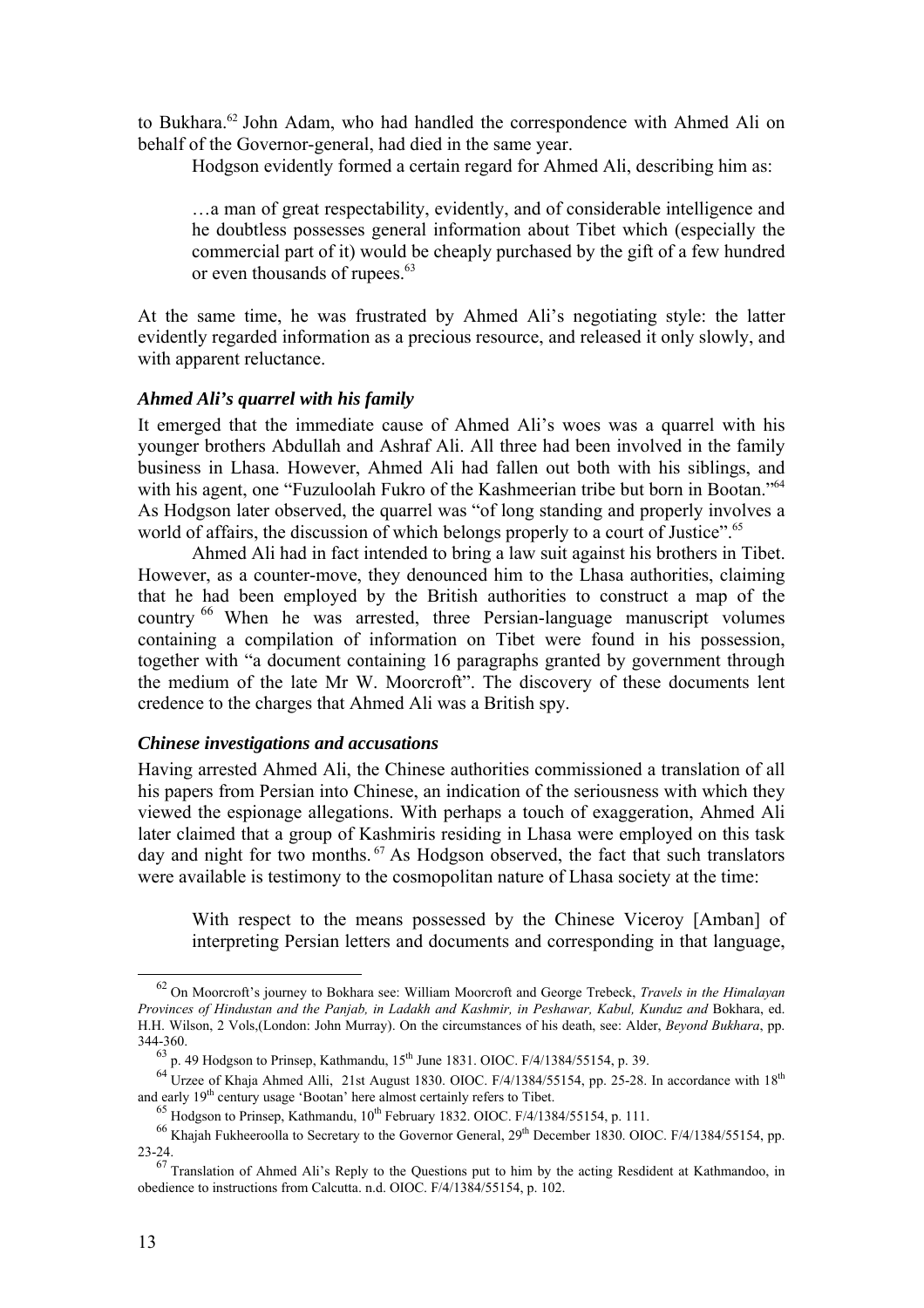these means are regularly supplied to him, by the maintenance of a Persian translator attached to the office of the foreign Secretary at Lhassa. Bhotiah, Newaree, Parbattiah [Nepali], Cashmeeree, Moghal and Tartar translators are similarly attached to that Office.

Out of the multitude of Mohamadans resorting continually to Lhassa from the plains of India, Cashmir, Ladâkh, and Bucharia, and some of whom are domiciled at Lhassa, there can be seldom a difficulty in selecting a suitable person for the post of Persian translator to the government, though of course the qualifications of the successive tenants of the office will be apt to vary.<sup>68</sup>

Having prepared the translation, Ambans sought instructions from the Emperor's court in Beijing. The Emperor's verdict was conveyed in a sent a letter of complaint that the Ambans sent via Sikkim to the "ruler of the city of Calcutta", alias the Governor-general.<sup>69</sup> The letter was written in Chinese and accompanied by a Persian translation. It began with a summary of the contents of Ahmed Ali's manuscripts:

The different boundaries of this kingdom, the situation of the roads, mountains and rivers, the nature of the soil, the general outline and face of the country and the distance and vicinities of the public routes are all marked and written down in these volumes. The stations of the troops of Kathay and China are all marked and written down in these volumes  $70<sup>70</sup>$ 

The letter then summarised the law concerning foreign traders: they were expected to solicit permission from the border authorities and to return home once the period assigned to them had expired:

Such is the rule observed towards the merchants of Cashmeer, the Newar tribe and others who come to this country for purposes of trade. But for any other class to come like spies in order to find out the affairs and state of the kingdom under the garb of merchants is not within the law and statutes of the empire...<sup>71</sup>

Despite this offence, the Emperor had decided to spare Ahmed Ali's life and to inflict no further punishment other than expelling him from the country. The Ambans expected the Governor-general to receive this news with appropriate deference:

You will reflect upon the Imperial generosity and kindness and, occupying yourself with the exercise of humility within the sphere of your zemindary, [domain] remain in amity and concord with the neighbours on your frontier, by which you will give pleasure and satisfaction to the Celestial King [the Emperor] who has shown such mercy to poor strangers notwithstanding such preposterous proceedings.72

 <sup>68</sup> Hodgson to Swinton. Kathmandu, 2 September 1831. OIOC F/4/1384/55154, p. 89.

<sup>&</sup>lt;sup>69</sup> Translation of a letter from the Chinese Authorities on the frontier of Lepcha thro' the medium of a Persian translation which accompanied the original. Dated  $25<sup>th</sup>$  July 1831. OIOC. F/4/1384/55154, pp. 64-68.

<sup>70</sup> Ibid.

 $71$  Ibid.

 $72$  Ibid.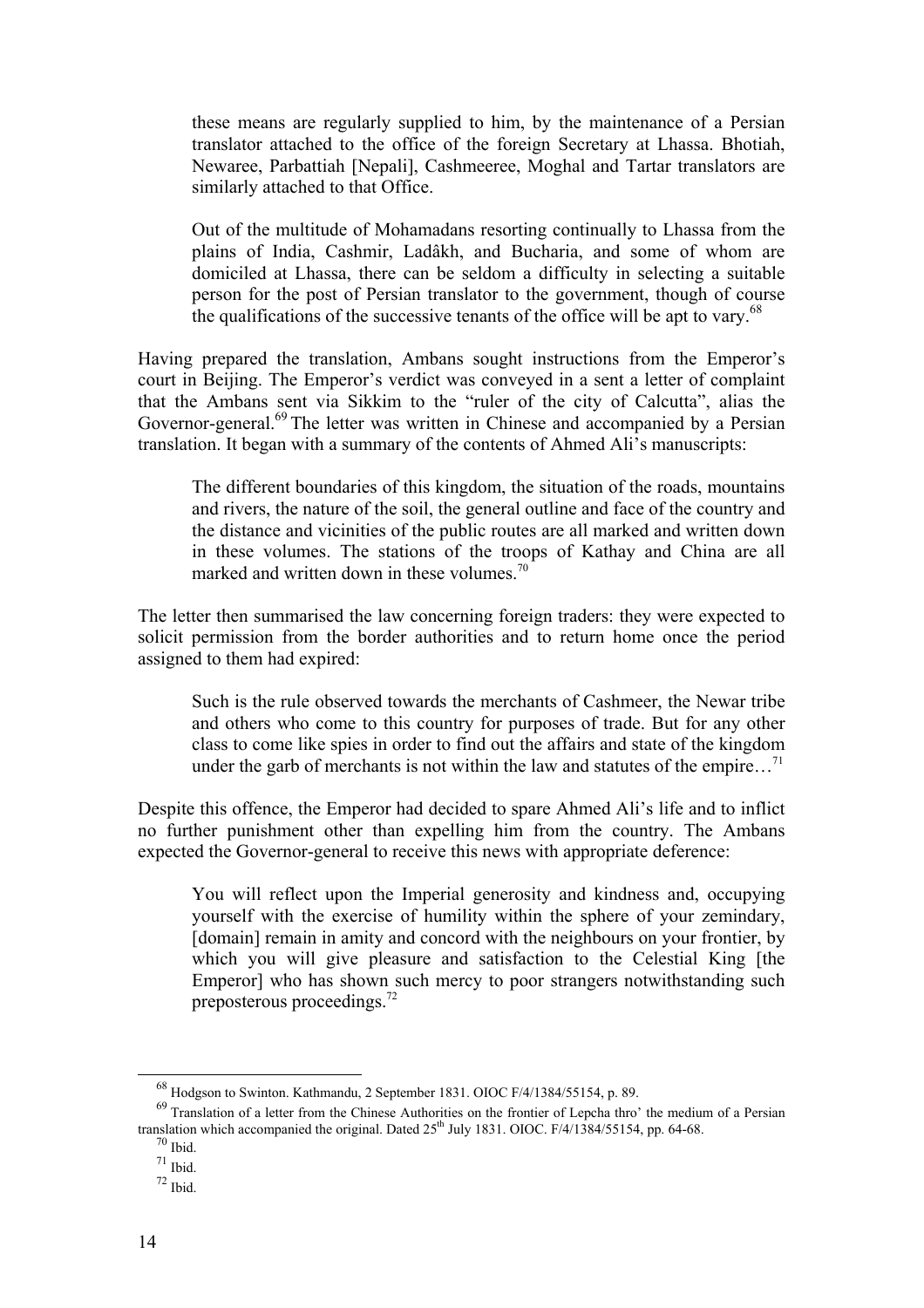The first act of contemplation on the part of the Governor-general's colleagues was to consult official files in order to work out who exactly Ahmed Ali was, and whether he had really been acting upon government orders.

# *The original documents*

The main outlines of the story emerged bit by bit between June and September 1831. On 15<sup>th</sup> June, soon after their initial meeting, Hodgson explained to Ahmed Ali that he was "deceived, no doubt, in fancying he ever had a commission from the government to furnish information relative to Tibet", but at the same time sought further clarification from Calcutta.73 On 22 July George Swinton, the Chief Secretary to the Government, prepared a summary of the files concerning Ahmed Ali's proposed mission to Lhasa in 1815-1816.<sup>74</sup> From Calcutta's perspective, the position was clear: Ahmed Ali's proposals had failed, and the government therefore had no formal obligations towards him.

Ahmed Ali responded to the Governor-general's disclaimer "with every appearance of extreme dejection".<sup>75</sup> However on  $25<sup>th</sup>$  July, shortly before leaving Kathmandu for India, he changed his tack, admitting that:

… he had never been authorised or directed by Government to collect information relative to Bhote [Tibet] and that he could not, consequently, ground any claim of right upon his doings and sufferings there. But he insisted that he could and did rest such a claim upon his secret services during the Nepal war, services never yet remunerated notwithstanding promises to that effect.<sup>76</sup>

Hodgson upbraided him for confusing matters by "laying the stress in the wrong place" by alluding to Tibet instead of Nepal "as the scene of those acts upon the merit of which he desired to be base his pretensions to favour or reward."

Hodgson continued to correspond with Ahmed Ali after his departure for India and, over the following weeks, a coherent picture emerged of the papers confiscated by the Lhasa authorities, and of Ahmed Ali's relationship with British officialdom. In August Hodgson summarised his findings as follows:

- The three volumes confiscated by the Chinese authorities were Ahmed Ali's manuscript account of what he had seen and heard. No other book was found upon him.
- The Persian-language papers included a sanad (grant/decree) from the government, which was most likely a rough draft of the agreement under which it had been proposed to send Ahmed Ali to Lhasa.
- He also had a copy of the peace treaty between the East India Company and Nepal, which he had obtained from the munshi of Major Bradshaw, one of the British negotiations.
- In addition, he had a "scrap of paper containing queries relative to the people and country of Bhote". This came from "one Habeeb Oollah, a fellow merchant". Ahmed Ali supposed that it came from Edward Gardner,

 $^{73}$  Hodgson to Prinsep, Kathmandu, 15<sup>th</sup> June 1831. OIOC. F/4/1384/55154, p. 49.

<sup>74</sup> Note by the Secretary, Calcutta, 22nd July 1831. OIOC. F/4/1384/55154, pp. 55-59.

 $^{75}$  Hodgson to Prinsep, Kathmandu,  $26^{th}$  June 1831. OIOC. F/4/1384/55154, p. 71.

<sup>&</sup>lt;sup>76</sup> Hodgson to Prinsep, Kathmandu, 26<sup>th</sup> July 1831. OIOC. F/4/1384/55154, p. 82. Underlining in the original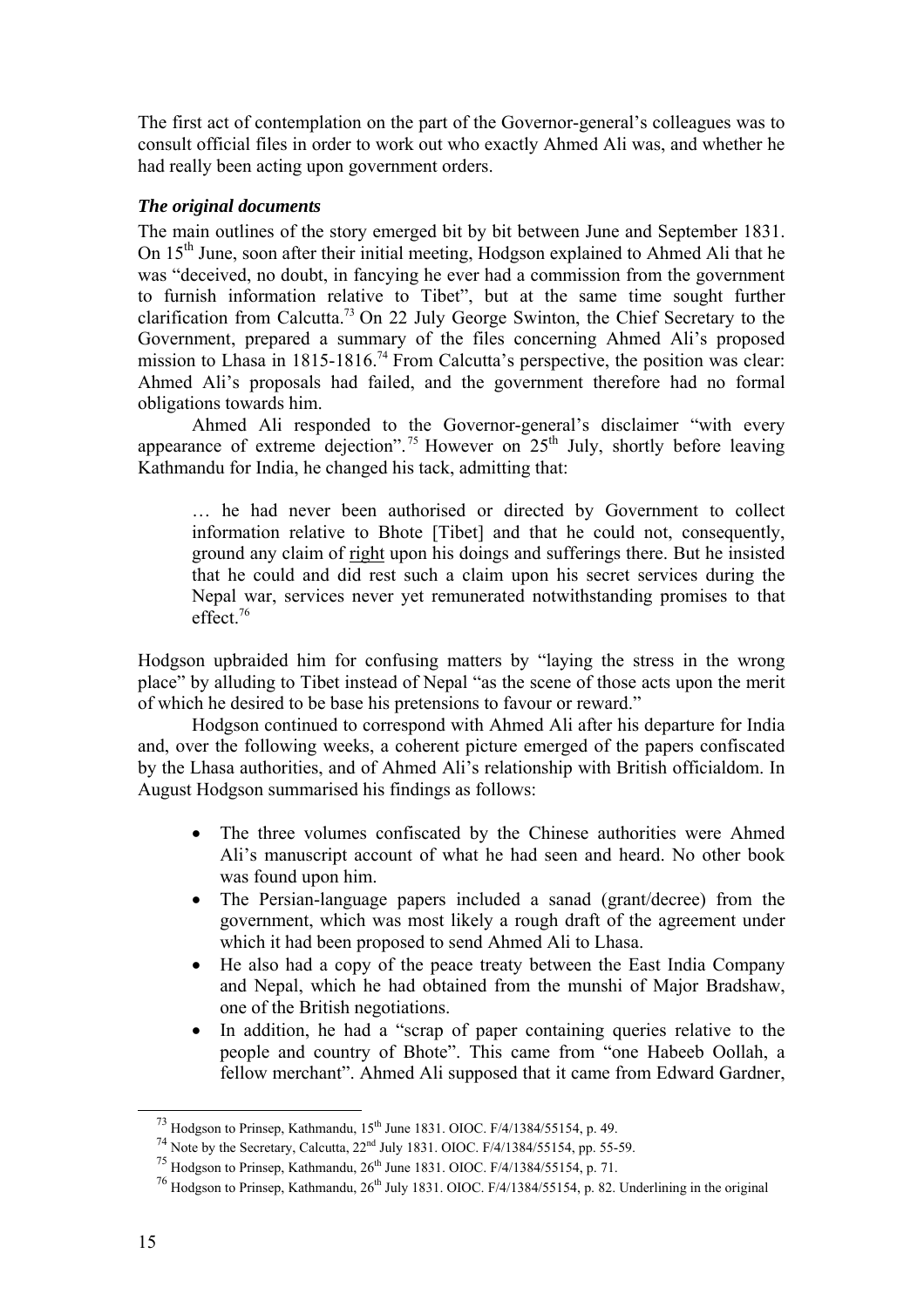the former British Resident in Kathmandu, although he had nothing to confirm this.77

Hodgson commented that both Gardner and he himself had used Kashmiri merchants as a source of information on Tibet and the routes to China. Ironically enough, it occurred to him some weeks later the paper of queries from Nepal might be the same as one that he had himself—as a private individual—given to a Kashmiri merchant called Ahmedullah in 1826, and that it might have been passed on to Ahmed Ali at third or fourth hand.<sup>78</sup> He duly sent a copy of his list of questions to Ahmed Ali who promptly confirmed the questions were indeed the same as the ones that he had received, although Hodgson commented that he still had some doubts given that the Kashmiri was always seeking "to give to his researches the semblance of acts done by something like official authority..."<sup>79</sup>

The overall conclusion was that no British official had formally requested Ahmed Ali to collect information on Tibet, but that he has been given to believe that he might in due course be rewarded for doing so. This belief was plausible enough given that both Hodgson and other officials had in the past sought information from Kashmiris travelling from Tibet. In Hodgson's view, there was one other personal factor:

… the simple truth appears to be that Mr Moorcroft had fired him [Ahmed Ali] with a spark of his own ardent curiosity.<sup>80</sup>

Like his patron, Ahmed Ali had developed a personal enthusiasm for geographical discovery and information gathering.

 As it happened, Hodgson himself subsequently published a report on the route from Nepal via Tibet to China, apparently based on information from another Kashmiri/Tibetan called Amir.<sup>81</sup> The report contained a shorter version of the kind of information that Ahmed Ali must himself have collected, including—for example information about the 500 troops (musketeers and archers) stationed at the Nepal/Tibetan border town of Kutti, and the fact that the gates of Lhasa are "cautiously guarded—especially that leading to China – to get through which costs the traveller a whole day of solicitation, and sundry rupees in presents".<sup>82</sup> It is a matter for regret that Ahmed Ali was never able to share his own findings.

# *The role of the Nepal government*

In the 1830s—as still today—Nepal's sensitive strategic location meant that it was keen to avoid provoking either China or India. Ahmed Ali's original letter had suggested that the British might ask Bhimsen Thapa, the most powerful minister in the Nepal government, to help secure his release.<sup>83</sup> In the event, Bhimsen Thapa's

 <sup>77</sup> Hodgson to Swinton, Kathmandu, 2nd September 1831. OIOC. F/4/1384/55154, p. 81.

<sup>&</sup>lt;sup>78</sup> Hodgson to Swinton, Kathmandu, 4<sup>th</sup> October 1831, p. 101. OIOC. F/4/1384/55154, pp. 101-102.

<sup>79</sup> Ibid.

 $80$  Ibid.

<sup>81</sup> Brian Houghton Hodgson, 'Route from Kathmandu, in Nepal, to Tazedo, on the Chinese Frontier, with Some Occasional Allusions to the Manners and Customs of the Bhotiahs, by Amir, a Cashmiro-Bhotiah by Birth, and by Vocation an Interpreter to the Traders on the Route Described' *Asiatic Researches* 17 (1832), pp. 513-534. The coincidence of dates raises the question whether 'Amir' could have been a pseudonym for 'Ahmed Ali', but I have found no information to confirm this.

<sup>82</sup> Ibid: p. 516, p. 531.

<sup>83</sup> Urzee of Khaja Ahmed Alli, Lhasa, 21<sup>st</sup> August 1830. OIOC. F/4/1384/55154, p. 28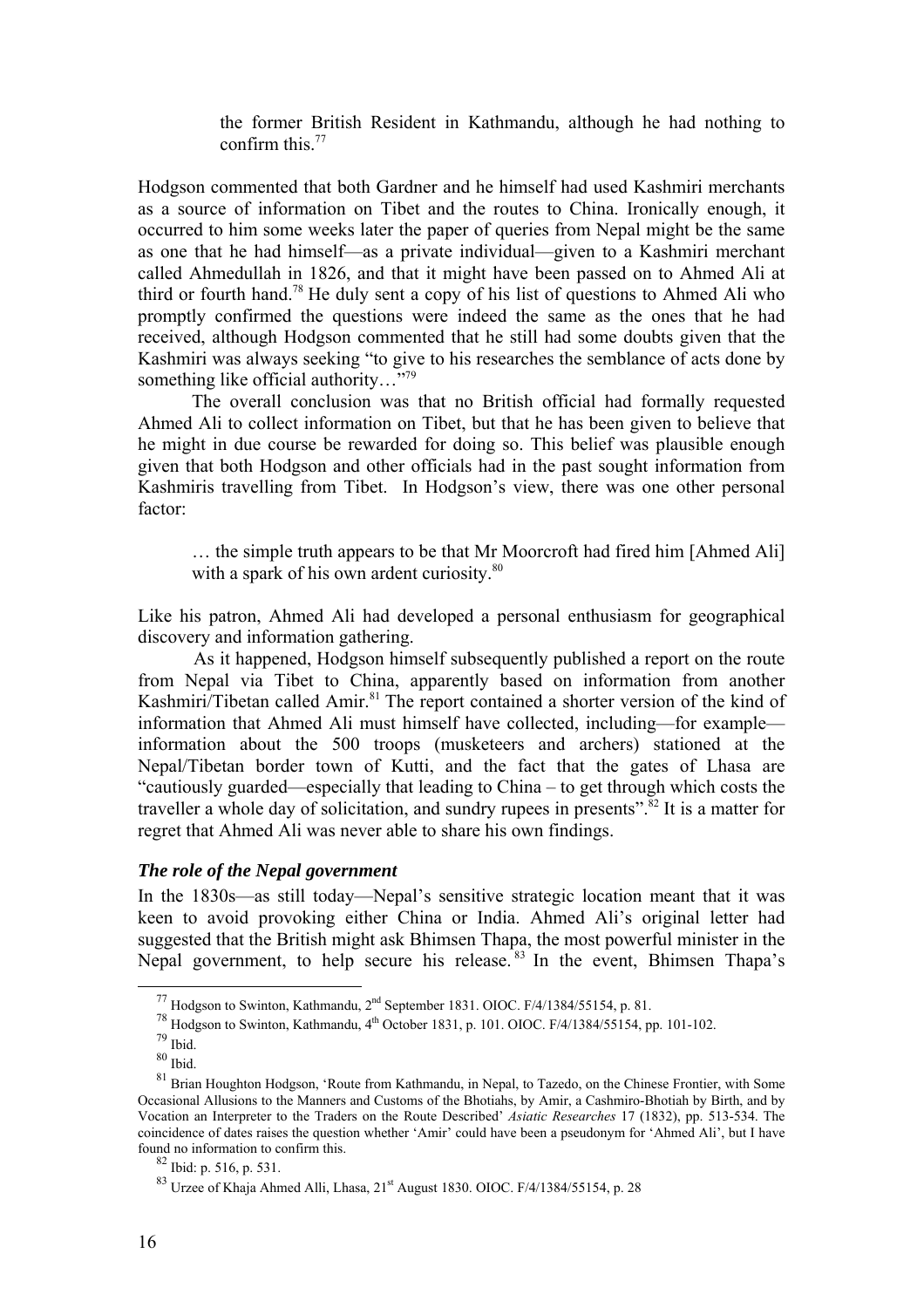intervention was not needed, and it is in any case unlikely that he would have responded to Ahmed Ali's appeal for fear of provoking the Chinese.

When the Chinese authorities expelled Ahmed Ali they requested the Nepalis to ensure that he proceeded on to British India without delay. At Hodgson's request the Nepal government wrote to Lhasa proposing that Ahmed Ali's departure should be delayed until later in the year when there was a reduced risk of succumbing to malaria in the Terai (the forested lowland area between the Nepal hills and the Indian border). However, they received an unfavourable answer. The Ambans pleaded "the Emperor's Commands as an insuperable reason for Ahmed Ali's instant departure to the plains". 84 Hodgson felt that he had no choice but to comply with the combined requests of the Chinese and the Nepal governments, but provided Ahmed Ali with "elephants and doolies for his speedy and comfortable passage of the malarious tract".<sup>85</sup>

The Nepal government's wish to avoid provoking the Chinese authorities in Lhasa was also reflected in their initial reluctance to forward a letter from Calcutta to Lhasa giving the British response to the Ambans' accusations that Ahmed Ali had been a spy, although they did eventually agree to do so.

## *The British response to the Chinese*

The message contained in the British reply was polite but forthright.<sup>86</sup> It began by stating that Ahmed Ali held no office and had never been employed to collect information. Somewhat ingenuously, it claimed that there was no need to do so since such information was readily available in books published in all parts of the world, and from the "gazettes and official records of Pekin, which are translated into English, and from many other sources." Merchants were free to come and go in British dominions, and no one prevented them from gathering information. The letter therefore asked rhetorically:

Why should you punish Ahmed Ali or any other merchant for taking notes of roads and countries and writing what they see and hear? Such things have always been and always will be done, so long as trade is not carried on by the blind and the deaf and by people who cannot write.<sup>87</sup>

Nevertheless the letter concluded by stating that the government was "sensible of the consideration" which led the Chinese authorities to refrain from publishing him. With that—in the British view—the matter was closed.

## *The question of compensation*

There was one more piece of unfinished business. Ahmed Ali was a respectable merchant who—however unwisely—had acted with the best of intentions. How—if at all—should he be rewarded? The official view was that his services in the Nepal war had been too far in the past for there to be any question of compensation now. At the same time, if the government rewarded him for his unsuccessful informationgathering in Tibet, it would lend credence to the notion that he had after all been a spy. However, there was one further possibility. Ahmed Ali had lost almost all of his

 $84$  Hodgson to Prinsep, Kathmandu,  $16^{th}$  July 1831. OIOC. F/4/1384/55154, p. 76.

 $85$  Hodgson to Prinsep, Kathamandu,  $26<sup>th</sup>$  July 1831. OIOC. F/4/1384/55154, p. 82.

<sup>86</sup> Copy of letter to Lhasa authorities. Prinsep to Hodgson, 7<sup>th</sup> October 1831. OIOC. F/4/1384/55154, pp. 91-93.

<sup>87</sup> Ibid.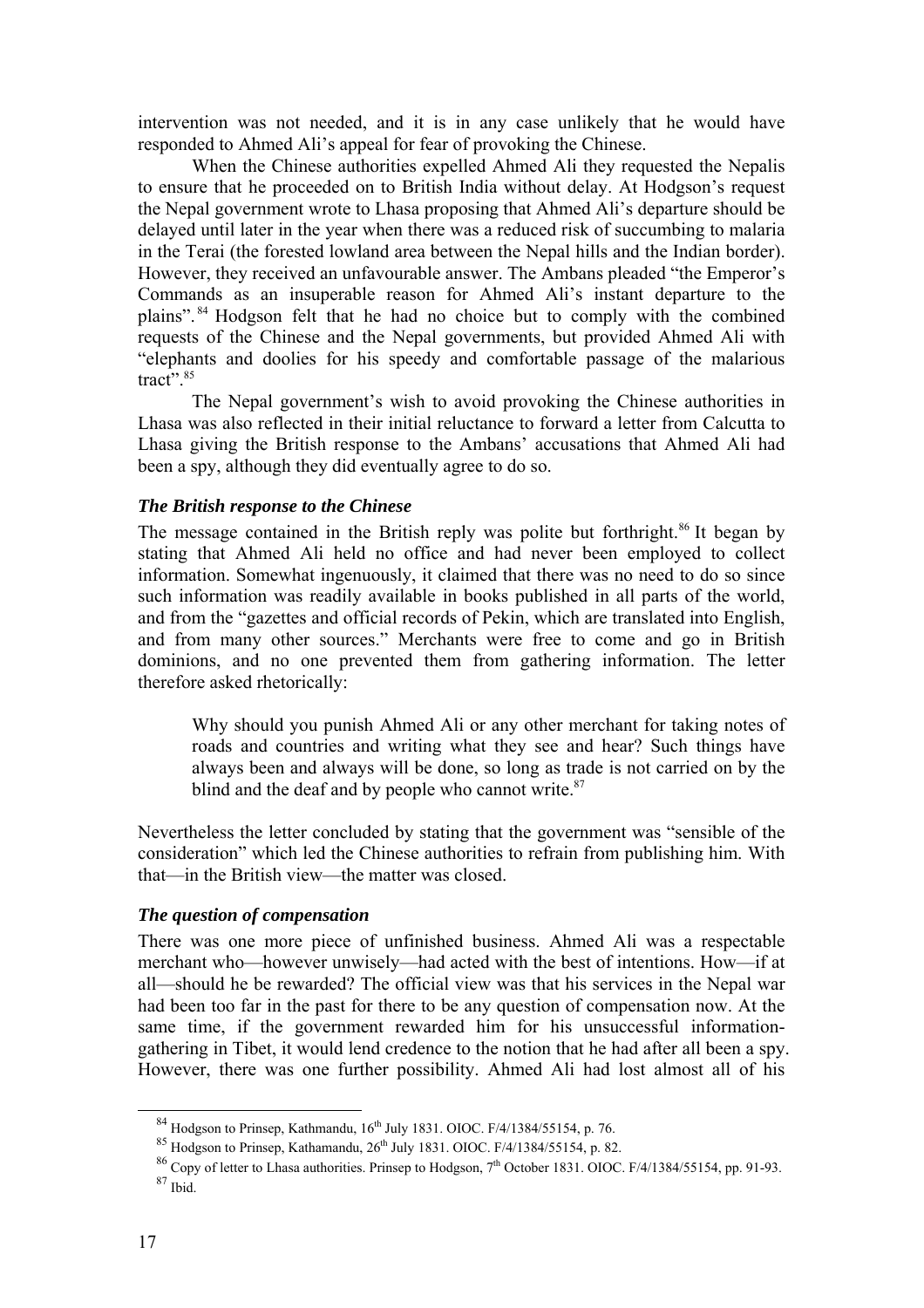property in Lhasa, but had managed to take with him three chests and one large leather bag containing samples of goods produced and sold in Tibet.<sup>88</sup> In the hope of winning some form of recompense, he now offered them for sale to the government.

On Swinton's instructions, Ahmed Ali's Tibetan goods were sent to Horace Hayman Wilson (1786-1880), the Secretary of the Asiatic Society, with a request that he should examine them and report "whether any of them would be acceptable as curiosities to be deposited in the Museum of the Asiatic Society".89 Wilson consulted Csoma de Kőrös (1784-1842), who was then serving as the Asiatic Society's librarian. They reported that the principle goods were "articles of dress worn in the countries beyond the Himalaya and specimens of woollen cloths and silks, the latter of Chinese manufacture." There were also samples of tea and a few dried fruits. Wilson suggested that the perishables should be sold and that Society might select a few items for its museum. 90 The remainder should be sent back to London "either for the Museum at India House, or as samples of the manufactures for which there is a demand in Tibet."

The final question concerned the amount to be paid to Ahmed Ali. He had asked for Rs 5,000. Wilson and Csoma had valued the items at Rs 1618 and 8 annas. The government settled for Rs 2,500, apparently out of consideration for his "respectable character and distressed circumstances."<sup>91</sup> At least from the British perspective, honour had now been satisfied. Ahmed Ali's view is not recorded.

## *Wider repercussions*

As Moorcroft had made clear in 1814 Ahmed Ali risked the hostility of his fellow-Kashmiris when he openly sided with the British during the Anglo-Nepal war. In doing so he put their interests at risk, as well as his own, because of the possibility of reprisals against Kashmiris in Kathmandu. Similarly in the 1830s, by appearing to be too close to the British, he ruined his own position in Tibet, and other *Kha-che*  Muslims in Lhasa must have feared that he would damage the reputation of the entire community.

In practice this does not seem to have happened, perhaps because there were Kashmiris on both sides of the affair: his own brothers had denounced him to the Chinese authorities, and other members of his community helped translate his Persian manuscripts for the Ambans. No doubt the incident placed the Chinese even more on their guard and, at the behest of the Manchus as much as the Tibetans themselves, the official bar on European travellers in Tibet remained in place until the Younghusband expedition of 1904. However, the *Kha-che* community as a whole continued to prosper.

It also continued to serve as a source of information both for the British and for the Chinese. To cite two illustrative examples, in 1846 Chinese officials in Lhasa reported back to Beijing that Muslim traders had passed on information about the 'Senpa' (Sikhs) on Tibet's western borders.<sup>92</sup> And in July 1877 Major Henderson, a British official in Kashmir, passed on information on Chinese and Tibetan government

 <sup>88</sup> W.R. Jennings, Collector of Customs Patna to Thomas Pakenham, Private Secretary to Lord William Bentinck. OIOC. F/4/1384/55154, p. 119.

 $89$  Swinton to Wilson, Calcutta,  $13<sup>th</sup>$  August 1832. OIOC. F/4/1384/55154, p. 153.

 $90$  Wilson to Swinton, Calcutta,  $13^{th}$  August 1832. OIOC. F/4/1384/55154, pp. 229-234.

<sup>91</sup> Political, 25th March, No. 4 of 1834. OIOC. E/4/470. Reprinted in Peter Marczell, *Alexander Csoma de K*ő*rös. Volume* 2: p. 395.

<sup>92</sup> Schuyler Cammann 'New Light on Huc and Gabet: Their Expulsion from Lhasa in 1846' *The Far Eastern Quarterly*, Vol. 1, No. 4. (Aug., 1942), pp. 355-356.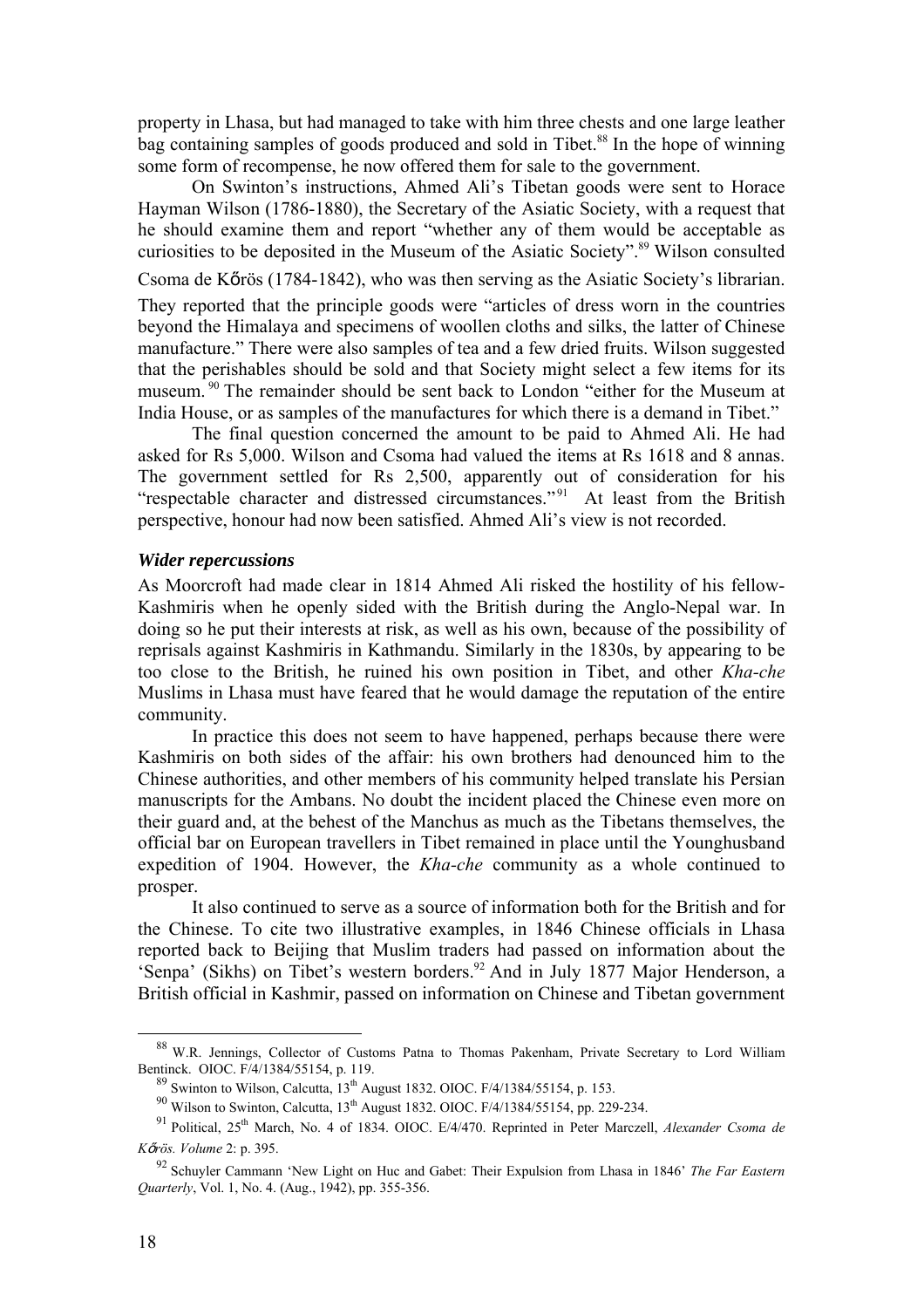policy as reported by Gholam Shah, a Ladakhi Argon merchant who had left Lhasa three months previously. 93 When Khwajah Ghulam Muhammad (1857-1928), a Kashmiri based in Kathmandu, travelled to Lhasa in 1886, he found that the *Kha-che*  Muslims were both prosperous and well-respected by the Tibetan host community.<sup>94</sup> Western travellers to Lhasa in the  $20<sup>th</sup>$  century painted a similar picture.<sup>95</sup>

## **Epilogue: Ahmed Ali and William Moorcroft's 'afterlife'**

As for Ahmed Ali himself, once his affairs had been settled to the Governor-general's satisfaction, he disappears from Western records. Or perhaps not quite. A decade and a half later, two European travellers in Tibet picked up what may have been a final echo of the sensation surrounding his arrest.

In 1846 two French priests, Régis Évariste Huc and Joseph Gabet travelled from north-west China to Lhasa. The leader of the Lhasa *Kha-che* community was deputed to look after them—yet another case of a member of the Lhasa Muslim community playing a sensitive role as an intermediary between the Tibetans and Western travellers. Huc reports that the Tibetans were welcoming, but that pressure from the Chinese authorities—as represented in Tibet by the two Ambans—meant that they were forced to leave Lhasa after only a few weeks. However, before doing so, they collected some surprising news concerning the fate of Ahmed Ali's old patron, William Moorcroft.<sup>96</sup>

Far from dying in northern Afghanistan, Moorcroft had—according to Huc's sources—travelled on to Lhasa in disguise as a Kashmiri Muslim, arriving some time in 1826. He spoke Persian so fluently that he was able to fool his Kashmiri 'compatriots' into taking him as one of their own. From his Lhasa base he purchased some herds of goats and yaks, which were entrusted to shepherds in the surrounding mountains. On the pretext of inspecting his livestock, 'Moorcroft' frequently travelled through the Tibetan countryside, and took advantage of the opportunity make drawings and maps. Finally, after a dozen years in the Tibetan capital, he set out for Ladakh but was attacked and killed by robbers in the western Tibetan province of Ngari. It was only when the robbers inspected his baggage and found the maps that 'Moorcroft's' true identity came to light.

Huc had never heard of Moorcroft before his stay in Lhasa, and he reports that the story was corroborated by several sources, including 'Moorcroft's' former Lhasa servant Nisan who had himself been taken in by the disguise. Nisan had been given a letter of recommendation, apparently written in Roman characters and to be used in case he ever travelled to Calcutta. However, Nisan had destroyed it after the discovery of his master's maps and drawings.

Over the years Huc's account has prompted wide speculation. Moorcroft's journey to Tibet in 1812 points to his taste for disguise and intrigue. So might his 'after-life' in Lhasa just possibly be true?

Perhaps disappointingly, in a careful review of the evidence, Robert Fazy argues that the story is implausible because—among other reasons—it is hard to

<sup>&</sup>lt;sup>93</sup> Major P.D. Henderson to T.H. Thornton Esq., Secretary to Government of India Foreign Department, Kashmir, 30<sup>th</sup> July 1877. Ney Elias Papers. Royal Geographical Society, London.<br><sup>94</sup> Gaborieau. *Récit d'un Musulman*.

<sup>&</sup>lt;sup>95</sup> See for example: Austine Waddell, *Lhasa and its Mysteries*, p.346; Charles Bell, *Tibet Past and Present*. (Oxford, 1924): p. 243; F. Spencer Chapman, *Lhasa: the Holy City* (London: Readers Union Ltd by arrangement with Chatto & Windus): p. 96.

<sup>96</sup> Régis-Évariste Huc1924, *Souvenirs d'un voyage dans la Tartarie et le Thibet* (Peking: Imprimerie des Lazaristes,  $1924 \left[1^{st}$  ed. published in 1850]) Vol. 2, pp. 318-322.